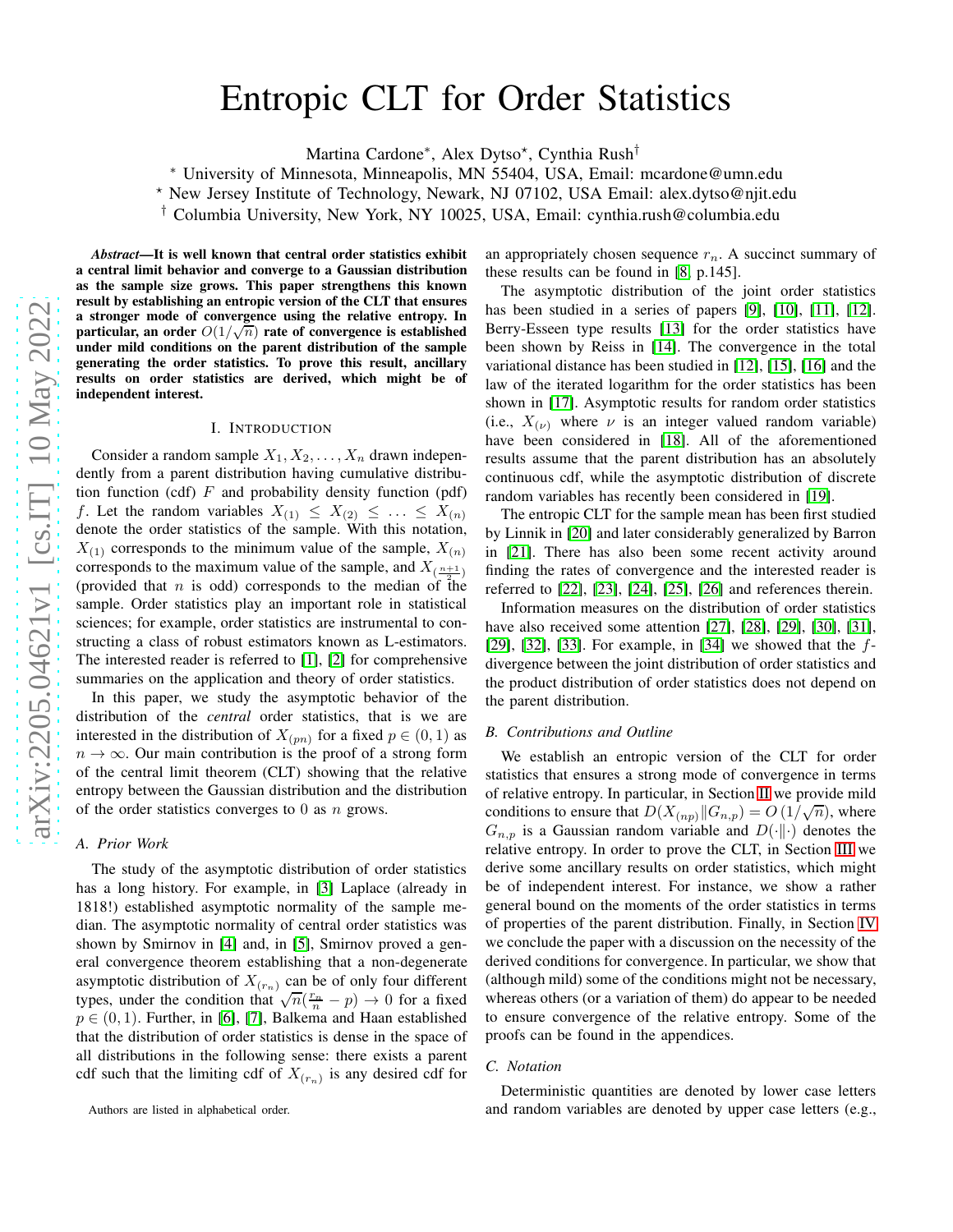$x, X$ ). The differential entropy of a random variable V having pdf  $f_V$  is defined and denoted by

<span id="page-1-9"></span>
$$
h(V) = -\int_{\mathbb{R}} f_V(v) \log f_V(v) dv.
$$
 (1)

The relative entropy between  $W \sim f_W$  and  $V \sim f_V$ , respectively, is defined and denoted by

$$
D(W||V) = \int_{\mathbb{R}} f_W(x) \log \frac{f_W(x)}{f_V(x)} dx.
$$
 (2)

The inverse cdf, also known as the quantile function, of the cdf  $F$  is defined as

$$
F^{-1}(p) = \inf\{x \in \mathbb{R} : p \le F(x)\}, \ \ p \in (0, 1). \tag{3}
$$

The inverse cdf will play an important role in our analysis. In particular, we will often exploit the following well-known fact [\[35\]](#page-10-34),

<span id="page-1-3"></span>
$$
X_{(k)} \stackrel{d}{=} F^{-1}(U_{(k)}), \ \ k \in \{1, \dots, n\},\tag{4}
$$

where  $\stackrel{d}{=}$  denotes equality in distribution and  $U_{(1)}, \ldots, U_{(n)}$ are the order statistics of a sample drawn independently from a parent distribution that is uniform on  $(0, 1)$ . We will also frequently use the mean and variance of  $U_{(k)}$ , which can be characterized by noting that  $U_{(k)} \sim \text{Beta}(k, n + 1 - k)$  [\[35\]](#page-10-34); hence, for  $k \in \{1, \ldots, n\}$ ,

<span id="page-1-8"></span>
$$
\mathbb{E}[U_{(k)}] = \frac{k}{n+1}, \text{ and } \text{Var}(U_{(k)}) = \frac{k(n+1-k)}{(n+1)(n+2)^2}.
$$
 (5)

The  $L_p$ -norm of a function f is denoted as

$$
||f||_p = \left(\int_{\mathbb{R}} |f(x)|^p \, \mathrm{d}x\right)^{\frac{1}{p}}, \ p \in [1, \infty], \tag{6}
$$

where  $||f||_{\infty}$  is understood as the essential supremum of f.

Throughout the paper, we will use the following notation to describe the limiting behavior of functions as its input tends to infinity. We say that  $f(n) = O(g(n))$  for two functions f and g if there exists a  $k > 0$  and an  $n_0$  such that  $f(n) \leq k g(n)$ for all  $n > n_0$ . Similarly we say that  $f(n) = \Theta(g(n))$  if there exists a  $k_1, k_2 > 0$  and an  $n_0$  such that  $k_1 g(n) \le f(n) \le$  $k_2g(n)$  for all  $n > n_0$ .

#### II. MAIN RESULT

<span id="page-1-0"></span>We begin this section by reviewing the classical CLT for the order statistics due to [\[35\]](#page-10-34), and then present our entropic CLT result in Theorem [1.](#page-1-1) In what follows, we let  $G_{n,p} \sim$  $\mathcal{N}(\mu_p, V_{n,p})$  where  $(\mu_p, V_{n,p})$  are defined as

<span id="page-1-2"></span>
$$
\mu_p = F^{-1}(p)
$$
, and  $V_{n,p} = \frac{p(1-p)}{n (f(F^{-1}(p)))^2}$ . (7)

Consider a random sample  $X_1, X_2, \ldots, X_n$  drawn independently from a parent distribution having cdf  $F$  and pdf  $f$ . The standard CLT for continuous central order statistics [\[35\]](#page-10-34) guarantees that for a fixed  $p \in (0, 1)$ ,

$$
X_{(np)} \stackrel{d}{\to} G_{n,p},\tag{8}
$$

(where  $\stackrel{d}{\rightarrow}$  indicates convergence in distribution), provided that the following condition holds:  $t \mapsto f(F^{-1}(t))$  is continuous at the point p and  $f(F^{-1}(p)) > 0$ .

Our main result is that the following theorem, which provides a stronger mode of convergence than the classical CLT for order statistics at the expense of extra sufficient conditions.

<span id="page-1-1"></span>**Theorem 1.** Let  $X_{(1)}, \ldots, X_{(n)}$  be a sequence of order *statistics generate i.i.d. according to parent cdf* F *with the pdf f*, and let  $G_{n,p}$  ∼  $\mathcal{N}(\mu_p, V_{n,p})$  where  $(\mu_p, V_{n,p})$  are defined *in* [\(7\)](#page-1-2)*. Fix some*  $p \in (0,1)$  *and assume that* 

- 1)  $||f||_m < \infty$  *for some*  $m \in [2, \infty]$ *;*
- 2)  $f(F^{-1}(p)) \neq 0$ , and  $f'(F^{-1}(t))$  is continuous at  $t = p$ ; *and*

3)  $\mathbb{E}[|X|^r] < \infty$  for some  $r > 0$ .

*Then,*

$$
D(X_{(np)}||G_{n,p}) = O\left(1/\sqrt{n}\right).
$$

*Proof:* We start by recalling the following well known property of the differential entropy (see for example [\[36\]](#page-10-35)): given a differentiable and bijective function  $g$ , we have that

<span id="page-1-4"></span>
$$
h(g(V)) = h(V) + \mathbb{E} [\log |g'(V)|]. \tag{9}
$$

Next, let  $\Phi_{n,p}$  and  $\phi_{n,p}$  denote the cdf and the pdf of  $G_{n,p}$ (with mean and variance in [\(7\)](#page-1-2)), and define a function

<span id="page-1-5"></span>
$$
g(u) = \Phi_{n,p}(F^{-1}(u)), \ u \in (0,1).
$$
 (10)

The derivative of  $g(u)$  is given by

<span id="page-1-7"></span>
$$
g'(u) = \frac{\mathrm{d}}{\mathrm{d}u} \Phi_{n,p}(F^{-1}(u)) = \frac{\phi_{n,p}(F^{-1}(u))}{f(F^{-1}(u))}, u \in (0,1), \tag{11}
$$

which is strictly positive. Therefore,  $g$  is bijective. Let U be the uniform random variable on  $(0, 1)$ . Then,

<span id="page-1-6"></span>
$$
D(X_{(np)}||G_{n,p}) \stackrel{\text{(a)}}{=} D(\Phi_{n,p}(X_{(np)})||\Phi_{n,p}(G_{n,p}))
$$
  
\n
$$
\stackrel{\text{(b)}}{=} D(\Phi_{n,p}(X_{(np)})||U)
$$
  
\n
$$
\stackrel{\text{(c)}}{=} -h(\Phi_{n,p}(X_{(np)}))
$$
  
\n
$$
\stackrel{\text{(d)}}{=} -h(\Phi_{n,p}(F^{-1}(U_{(np)})))
$$
  
\n
$$
\stackrel{\text{(e)}}{=} -h(U_{(np)}) - \mathbb{E}[\log |g'(U_{(np)})|],
$$

where the labeled equalities follow because: (a)  $D(W||U) =$  $D(f(W)|| f(U))$  for any invertible function  $f$ ; (b)  $F_X(X) \stackrel{d}{=}$ U for any random variable X with cdf  $F_X$ ; (c)  $D(X||U) =$  $-h(X)$  for any random variable  $X \in (0,1)$ ; (d) [\(4\)](#page-1-3); and (e) [\(9\)](#page-1-4) and the definition of  $q$  in [\(10\)](#page-1-5), which is bijective.

Now we study the terms on the right-hand side of [\(12\)](#page-1-6). In particular, we start focusing on the term  $\mathbb{E}[\log |g'(U_{(np)})|].$ First, notice that since  $\phi_{n,p}(\cdot)$  is the Gaussian pdf having mean and variance given in [\(7\)](#page-1-2), we have

$$
\phi_{n,p}(F^{-1}(u)) = \frac{\exp\left(-\frac{1}{2V_{n,p}}\left(F^{-1}(u) - F^{-1}(p)\right)^2\right)}{\sqrt{2\pi V_{n,p}}}.
$$

Therefore, using [\(11\)](#page-1-7) and the above, we obtain

 $\mathbb{E}[\log|g'(U_{(np)})|]$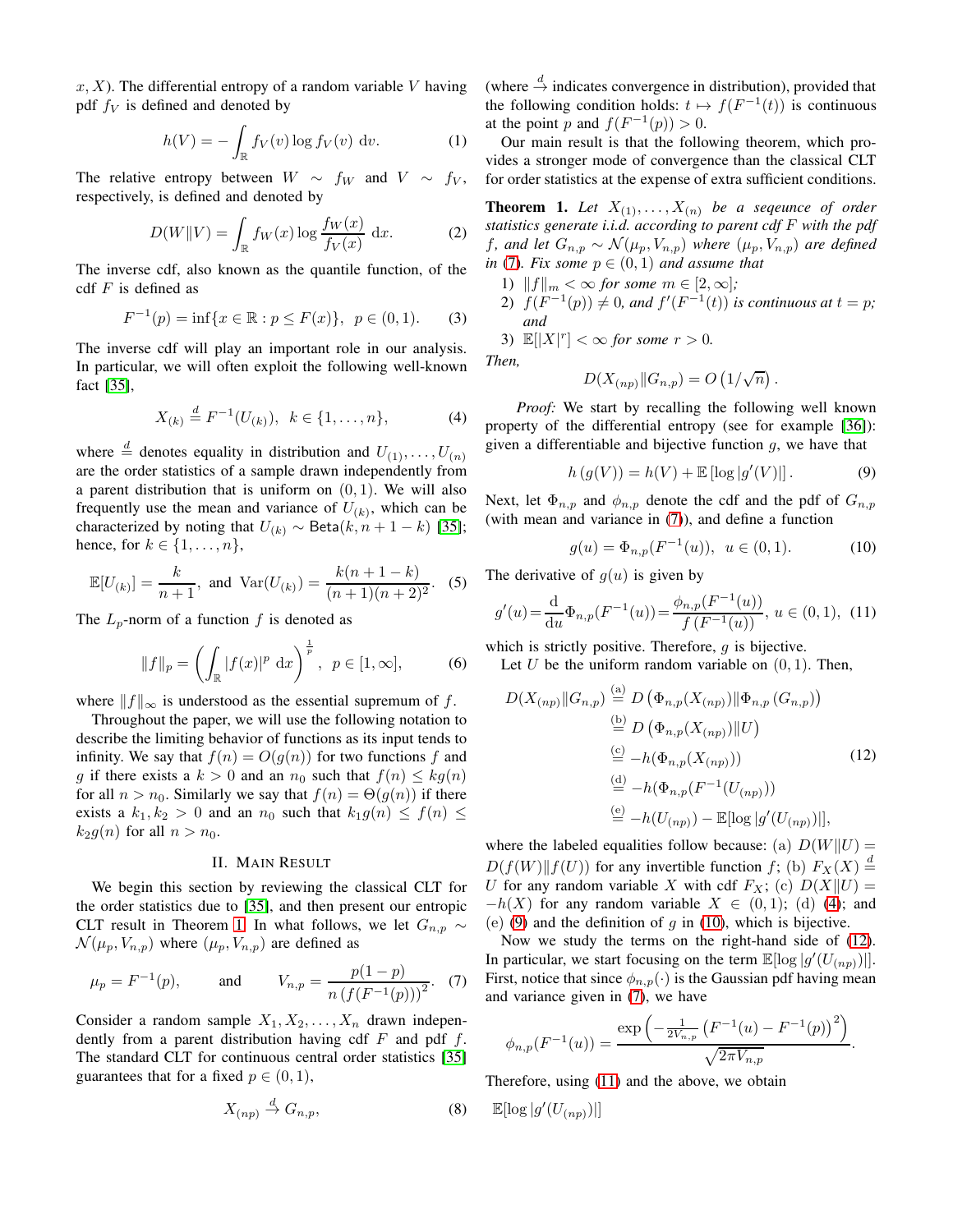$$
= \mathbb{E}\left[\log\left(\phi_{n,p}(F^{-1}(U_{(np)}))\frac{1}{f(F^{-1}(U_{(np)}))}\right)\right]
$$
  
\n
$$
= -\frac{1}{2}\log(2\pi V_{n,p}) - \frac{1}{2V_{n,p}}\mathbb{E}\left[\left(F^{-1}(U_{(np)}) - F^{-1}(p)\right)^2\right]
$$
  
\n
$$
- \mathbb{E}\left[\log\left(f(F^{-1}(U_{(np)}))\right)\right]
$$
  
\n
$$
= -\frac{1}{2}\log\left(\frac{2\pi ep(1-p)}{n}\right) + \mathbb{E}\left[\log\left(\frac{f(F^{-1}(p))}{f(F^{-1}(U_{(np)}))}\right)\right]
$$
  
\n
$$
+ \frac{1}{2} - \frac{1}{2V_{n,p}}\mathbb{E}\left[\left(F^{-1}(U_{(np)}) - F^{-1}(p)\right)^2\right],
$$
 (13)

where the last equality follows by using the expression of  $V_{n,p}$ in [\(7\)](#page-1-2). Now, combining [\(12\)](#page-1-6) and [\(13\)](#page-2-1), we find that

$$
D(X_{(np)} \| G_{n,p}) = K_1 + K_2 + K_3, \tag{14a}
$$

where

$$
K_1 = \frac{1}{2} \log \left( \frac{2\pi e p(1-p)}{n} \right) - h(U_{(np)}),\tag{14b}
$$

$$
K_2 = \frac{1}{2V_{n,p}} \mathbb{E}\left[ \left( F^{-1}(U_{(np)}) - F^{-1}(p) \right)^2 \right] - \frac{1}{2}, \quad (14c)
$$

$$
K_3 = \mathbb{E}\left[\log\left(\frac{f(F^{-1}(U_{(np)}))}{f(F^{-1}(p))}\right)\right].\tag{14d}
$$

It is worth noting that  $K_1$  is independent of the parent distribution, whereas the terms  $K_2$  and  $K_3$  both depend on the parent distribution. In Section [III,](#page-2-0) we will present ancillary results that show the following facts: (i)  $K_1 = O(1/n)$  by Lemma [2;](#page-2-2) (ii)  $K_2 = O(1/\sqrt{n})$  by Corollary [5](#page-3-1) (this requires Assumptions (2) and (3)); and (iii)  $K_3 = O(1/\sqrt{n})$  by Lemma [6](#page-3-2) (this requires Assumptions (1) and (2)). Combing these facts together with [\(14\)](#page-2-3) and the non-negativity property of the relative entropy, we have that

$$
D(X_{(np)} \| G_{n,p}) = O(1/\sqrt{n}).
$$

This concludes the proof of Theorem [1.](#page-1-1)

We conclude this section by highlighting that a variety of different distributions (e.g., uniform, Gaussian, exponential) satisfy the conditions of Theorem [1.](#page-1-1) Moreover, it is also interesting to note that the Cauchy distribution satisfies the conditions despite the fact that in this case  $\mathbb{E}[|X|] = \infty$ ; hence, the CLT for the *sample mean* does not hold. This can be seen since the Cauchy pdf clearly satisfies the first two conditions and  $\mathbb{E}[|X|^r] < \infty$  for  $0 < r < 1$ .

#### III. ANCILLARY RESULTS

<span id="page-2-0"></span>In this section we present auxiliary results needed for the proof of Theorem [1,](#page-1-1) some of which may be of interest on their own.

#### *A. Entropy of Uniform Order Statistics*

We provide the exact expression for the differential entropy of  $U_{(k)}$  for  $k \in \{1, \ldots, n\}$ , and an asymptotic expression for the entropy of  $U_{(pn)}$  for  $p \in (0,1)$  as  $n \to \infty$ . The proof of Lemma [2](#page-2-2) can be found in Appendix [A.](#page-4-0)

<span id="page-2-2"></span>**Lemma 2.** *For any*  $k \in \{1, 2, ..., n\}$ ,

<span id="page-2-6"></span><span id="page-2-5"></span>
$$
h(U_{(k)}) = T_{k-1} + T_{n-k} - T_n - H_n,
$$
\n(15)

*where for*  $r \in \mathbb{N}$ , with  $\mathbb N$  *denoting the natural numbers,* 

$$
H_r = \sum_{k=1}^r \frac{1}{k}
$$
, and  $T_r = \log(r!) - rH_r$ . (16)

<span id="page-2-3"></span><span id="page-2-1"></span>*Moreover, if*  $k = pn$  *for*  $p \in (0,1)$ *, then* 

<span id="page-2-7"></span>
$$
h(U_{(np)}) - \frac{1}{2}\log\left(2\pi e \frac{p(1-p)}{n}\right)
$$
  
= 
$$
\frac{\frac{1}{p} + \frac{1}{1-p} - 4}{6n} + \frac{1}{12n^2} + O\left(\frac{1}{n^3}\right).
$$
 (17)

It is interesting to note that in Lemma [2,](#page-2-2) the rate of convergence is  $O(1/n^2)$  instead of  $O(1/n)$  for  $p = 1/2$ .

#### *B. Bound on the Estimation Error of the* p*-th Quantile*

<span id="page-2-9"></span>In practice, one might desire to estimate the  $p$ -th quantile  $F^{-1}(p)$  of an unknown cdf F. The order statistic  $X_{(np)}$  based on an i.i.d. sample from the parent cdf  $F$  is a natural estimate for  $F^{-1}(p)$ . It is well known that this estimator is consistent as  $n \to \infty$  [\[35\]](#page-10-34). The next result (see Appendix [B](#page-4-1) for the proof) provides an upper bound on the mean squared error of estimating  $F^{-1}(p)$  with  $X_{(np)}$ .

<span id="page-2-4"></span>**Lemma 3.** Fix some  $p \in (0,1)$ , and assume a pdf f such *that*  $f(F^{-1}(p)) \neq 0$ , and  $f'(F^{-1}(t))$  *is continuous at*  $t = p$ . *Then, for any*  $\epsilon \in (\frac{p}{n+1}, p)$ *, we have that* 

$$
\mathbb{E}\left[\left(F^{-1}(U_{(np)}) - F^{-1}(p)\right)^2\right] \n\leq 4\sqrt{\mathbb{E}\left[(X_{(np)})^4\right]}e^{-(n+2)(\epsilon - \frac{p}{n+1})^2} + \frac{\text{Var}(U_{(np)})}{\left(f(F^{-1}(p))\right)^2} \n+ C_{p,\epsilon} O\left(1/n^{\frac{3}{2}}\right),
$$
\n(18a)

*where*

$$
C_{p,\epsilon} = \max_{t \in [p-\epsilon, p+\epsilon]} \left| \frac{f'(F^{-1}(t))}{(f(F^{-1}(t)))^3} \right|.
$$
 (18b)

<span id="page-2-8"></span>Remark 1. *Note that if the parent distribution is the uniform on*  $(0, 1)$ *, then*  $F^{-1}(x) = x$  *for*  $x \in (0, 1)$  *and* 

$$
\mathbb{E}[(F^{-1}(U_{(np)}) - F^{-1}(p))^2] = \mathbb{E}\left[(U_{(np)} - p)^2\right]
$$
  
= Var(U\_{(np)}) + (\mathbb{E}[U\_{(np)}] - p)^2  
= Var(U\_{(np)}) + \frac{p^2}{(n+1)^2},

*where we have used that*  $\mathbb{E}[U_{(np)}] = \frac{np}{n+1}$  *(see* [\(5\)](#page-1-8)*) so that*  $\left(\mathbb{E}[U_{(np)}]-p\right)^2 = \left(\frac{p}{n+1}\right)^2$ . In other words, there exists a *distribution for which the bound in Lemma [3](#page-2-4) is asymptotically tight as*  $n \to \infty$ *.*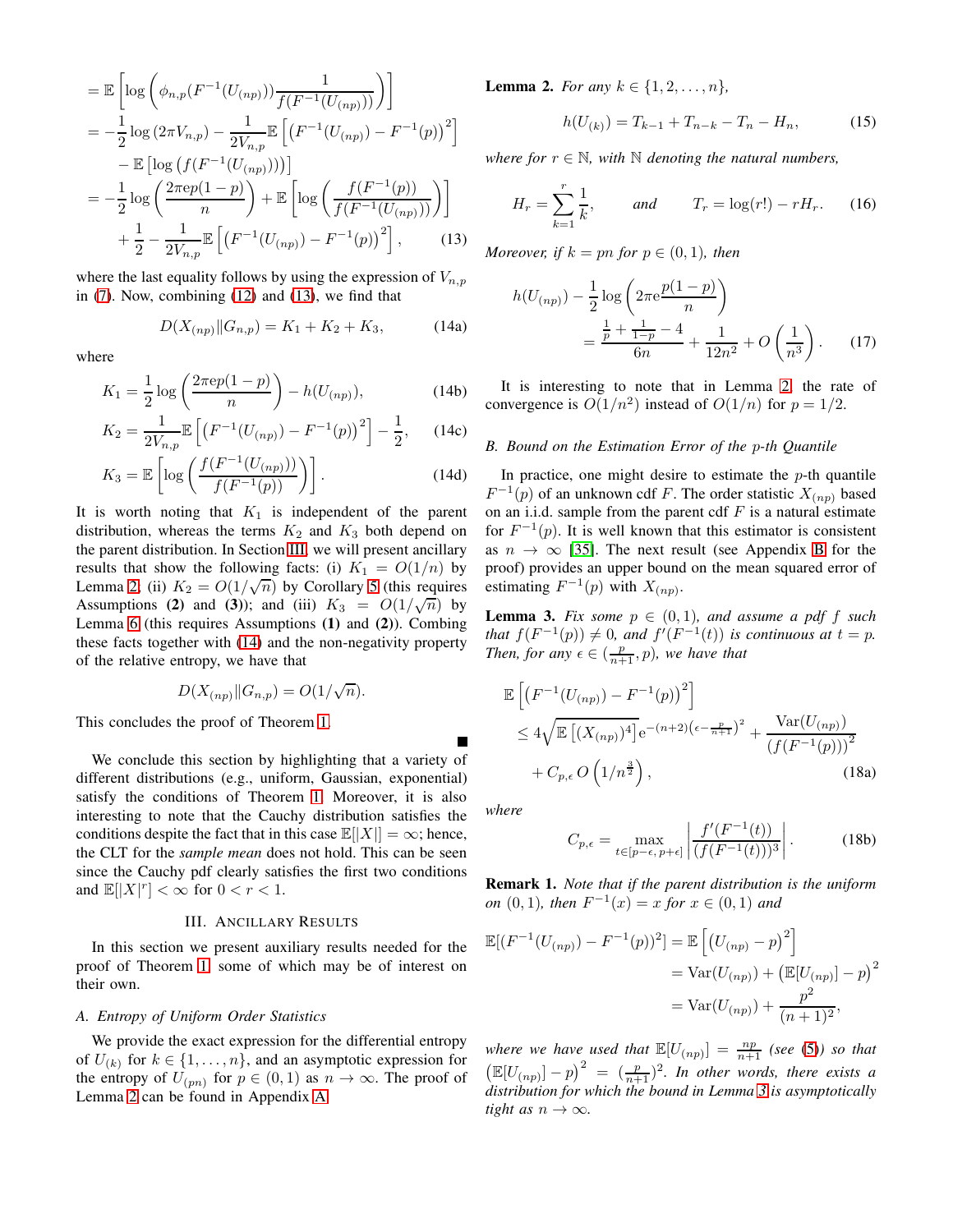## *C. New Bound on the Moments of Order Statistics*

In order to control the error in Lemma [3](#page-2-4) we need to control the fourth moment of the order statistics. Ideally, we would like to control this in terms of the properties of the parent distribution (e.g., moments). The next result, the proof of which is in Appendix [D,](#page-6-0) establishes a rather general bound on the moments of the order statistics in terms of properties of the parent distribution.

<span id="page-3-3"></span>**Lemma 4.** Let  $X_1, X_2, \ldots, X_n$  be an i.i.d. random sample. *For any*  $q, r > 0$  *and*  $k \in \{1, 2, ..., n\}$ *, we have that* 

$$
\mathbb{E}[|X_{(k)}|^q] \leq C_{n,k,q,r} \left(\mathbb{E}[|X|^r]\right)^{\frac{q}{r}},
$$

*where*

$$
C_{n,k,q,r}
$$
  
= 
$$
\begin{cases} \frac{\Gamma(n+1)\Gamma(k-\frac{q}{r})\Gamma(n-k-\frac{q}{r}+1)}{\Gamma(n-\frac{2q}{r}+1)\Gamma(k)\Gamma(n-k+1)} & \text{if } k > \frac{q}{r}, n-k > \frac{q}{r}-1, \\ \infty & \text{otherwise.} \end{cases}
$$

*In addition,*

$$
\lim_{n \to \infty} C_{n, pn, q, r} = (p(1-p))^{\frac{q}{r}}.
$$
 (19)

Notice that Lemma [4](#page-3-3) shows that all of the moments of the order statistics exist, provided that a single moment of the parent distribution, for any order  $r > 0$ , exists.

We now conclude this subsection with the following corollary, which is an immediate consequence of Lemma [3](#page-2-4) and Lemma [4](#page-3-3) and is used in the proof of Theorem [1](#page-1-1) to show that  $K_2 = O(1/\sqrt{n}).$ 

<span id="page-3-1"></span>**Corollary 5.** *Fix some*  $p \in (0, 1)$ *. Suppose that*  $f(F^{-1}(p)) \neq$ 0*,*  $f'(F^{-1}(t))$  is continuous at  $t = p$ , and  $\mathbb{E}[|X|^r] < \infty$  for *some*  $r > 0$ *. Then, for*  $V_{n,p}$  *defined in* [\(7\)](#page-1-2)*,* 

$$
\frac{1}{2V_{n,p}} \mathbb{E}\left[ \left( F^{-1}(U_{(np)}) - F^{-1}(p) \right)^2 \right] - \frac{1}{2} = O\left( \frac{1}{\sqrt{n}} \right).
$$

*Proof:* We have that

$$
\frac{1}{2V_{n,p}} \mathbb{E}\left[\left(F^{-1}(U_{(np)}) - F^{-1}(p)\right)^2\right] - \frac{1}{2}
$$
\n
$$
\stackrel{\text{(a)}}{\leq} \frac{\text{Var}(U_{(np)})}{2V_{n,p}\left(f(F^{-1}(p))\right)^2} - \frac{1}{2} + O\left(\frac{1}{\sqrt{n}}\right)
$$
\n
$$
\stackrel{\text{(b)}}{=} \frac{n^2(n+1-np)}{2(1-p)(n+1)(n+2)^2} - \frac{1}{2} + O\left(\frac{1}{\sqrt{n}}\right)
$$
\n
$$
\leq \frac{n+1-np}{2(1-p)n} - \frac{1}{2} + O\left(\frac{1}{\sqrt{n}}\right)
$$
\n
$$
= \frac{1}{2(1-p)n} + O\left(\frac{1}{\sqrt{n}}\right),
$$

where (a) follows by using Lemma [3](#page-2-4) and Lemma [4](#page-3-3) since

$$
\frac{2\sqrt{C_{n, np, 4, r}}}{V_{n, p}} \left(\mathbb{E}[|X|^r]\right)^{\frac{2}{r}} e^{-(n+2)(\epsilon - \frac{p}{n+1})^2} + \frac{C_{p, \epsilon}}{2V_{n, p}} O\left(\frac{1}{n^{\frac{3}{2}}}\right)
$$

is  $O(1/\sqrt{n})$  and (b) follows from [\(5\)](#page-1-8) and [\(7\)](#page-1-2).

## *D. Bound on*  $K_3$  *in* [\(14\)](#page-2-3)

We now conclude this section with the following lemma, the proof of which is given in Appendix [F.](#page-7-0) In particular, Lemma [6](#page-3-2) demonstrates that  $K_3 = O(1/\sqrt{n})$  as long as  $||f||_m$  has a finite norm for any  $m \geq 2$  including  $m = \infty$ .

<span id="page-3-2"></span>**Lemma 6.** *Fix some*  $p \in (0,1)$ *. Choose some*  $q, r \in [1,\infty]$ such that  $\frac{1}{q} + \frac{1}{r} = 1$  and  $\epsilon > 0$  such that

$$
p > \epsilon > \max \left\{ \frac{p}{n+1}, \frac{|(q-2)p - q + 1|}{q(n-1) + 2} \right\}.
$$

*Then,*

$$
\mathbb{E}\left[\log\left(\frac{f(F^{-1}(U_{(np)}))}{f(F^{-1}(p))}\right)\right]
$$
  
\n
$$
\leq 2|\log(f(F^{-1}(p)))|e^{-2(n+2)(\epsilon-\frac{p}{n+1})^2} + C_{\epsilon}^{(2)}O\left(\frac{1}{\sqrt{n}}\right)
$$
  
\n
$$
+ 2C_q \left(\|f\|_{r+1}\right)^{\frac{r+1}{r}} n^{\frac{1}{2}(1-\frac{1}{q})} e^{-2(n+2)(\epsilon-\frac{[(q-2)p-q+1]}{q(n-1)+2})^2},
$$

where the universal constant  $C_q := e^{1+\frac{2}{q}} \left(\sqrt{2\pi}\right)^{\frac{1}{q}-1} q^{-\frac{1}{2q}}$  and

$$
C_{\epsilon}^{(2)} = \max_{p-\epsilon \le u \le p+\epsilon} \left| \frac{f'(F^{-1}(u))}{(f(F^{-1}(u)))^2} \right|;
$$

## IV. DISCUSSION AND CONCLUSION

<span id="page-3-0"></span>In this paper, we have derived an entropic version of the CLT for the order statistics that ensures a stronger mode of convergence (in terms of relative entropy) than the convergence in distribution provided by the classical CLT for continuous central order statistics [\[35\]](#page-10-34).

The three sufficient conditions in Theorem [1](#page-1-1) are fairly mild and we discuss them now in more detail. We suspect that condition 3) (or a variation of it) in Theorem [1](#page-1-1) might be needed for convergence. To support this claim, consider the following density

<span id="page-3-4"></span>
$$
f_1(x) = \frac{2}{x \log^3(x)}, \quad x \in (\mathbf{e}, \infty), \tag{20}
$$

which is a canonical example of a pdf such that  $\mathbb{E}[|X|^r] = \infty$ for all  $r > 0$  (i.e.,  $f_1$  does not satisfy the third condition in Theorem [1\)](#page-1-1). In Appendix [H,](#page-9-0) we indeed show that for this density  $K_2 = \infty$ ; hence,  $D(X_{(np)}||G_{n,p}) = \infty$ .

Unlike condition 3), condition 1) in Theorem [1](#page-1-1) might not be needed, as we argue next. Consider the following density,

<span id="page-3-5"></span>
$$
f_2(x) = \frac{1}{x \log^2(x)}, \quad x \in (0, e^{-1}), \tag{21}
$$

which is a canonical example of pdf such that  $||f_2||_m = \infty$ for all  $m > 1$  (i.e.,  $f_2$  does not satisfy the first condition in Theorem [1\)](#page-1-1). Although this density does not satisfy the first condition in Theorem [1,](#page-1-1) in Appendix [H](#page-9-0) we show that

$$
D(X_{(np)}||G_{n,p}) = \Theta\left(\frac{1}{n}\right),\,
$$

that is, the claim of Theorem [1](#page-1-1) still holds. This example shows that, even if pretty mild, condition 1) in Theorem [1](#page-1-1) might not be needed for convergence. Therefore, an interesting research direction would consist of further relaxing this condition.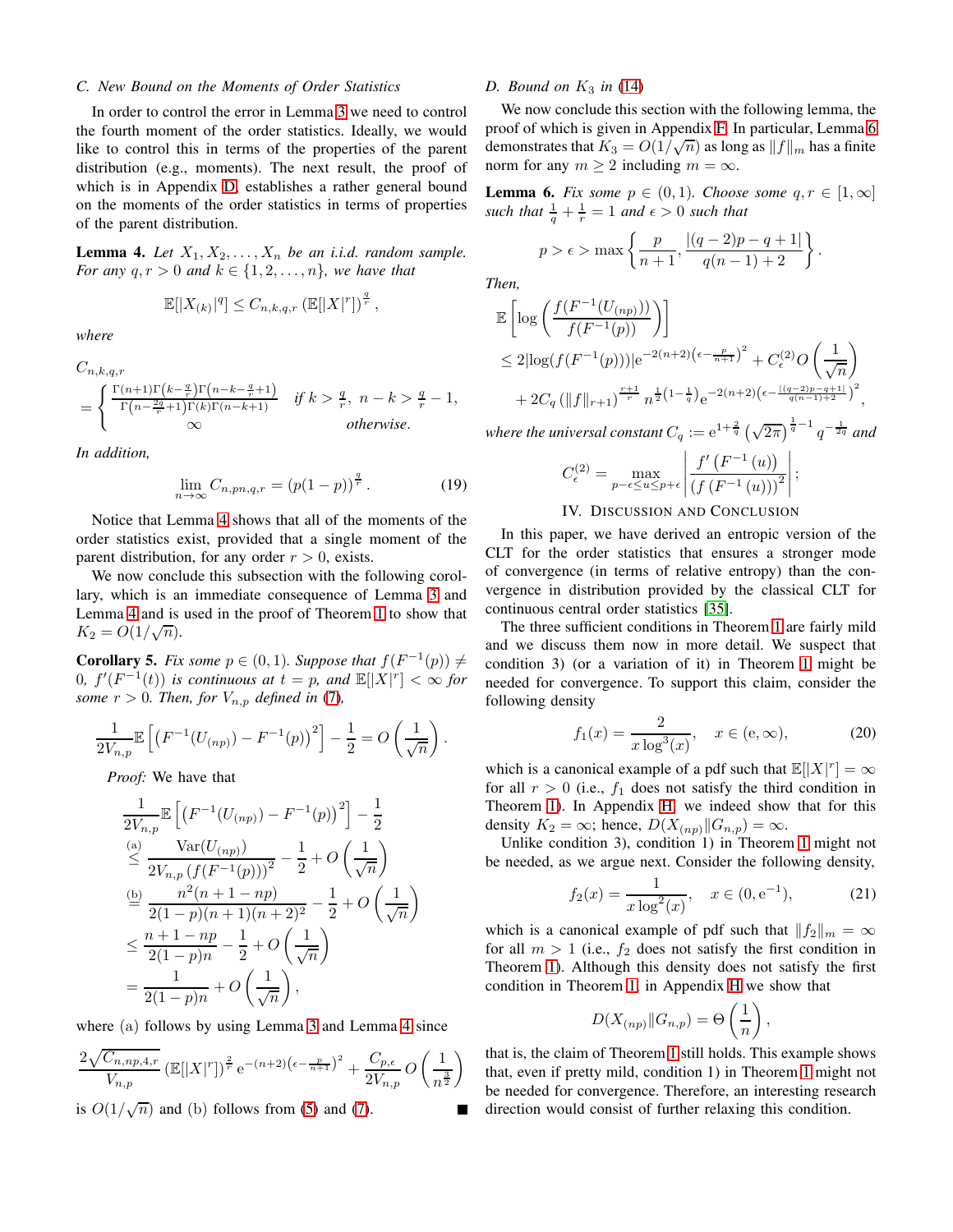## <span id="page-4-0"></span>APPENDIX A PROOF OF LEMMA [2](#page-2-2)

We first recall that by [\[35\]](#page-10-34), the random variable  $U_{(k)}$  is distributed as Beta $(k, n + 1 - k)$ ; hence, it has pdf

$$
f_{U_{(k)}}(x) = c_k x^{k-1} (1-x)^{n-k}
$$
, for  $x \in [0,1]$ , (22)

where  $c_k = \frac{n!}{(k-1)!(n-k)!}$ . Then, using the definition of differential entropy in  $(1)$ , we obtain

<span id="page-4-2"></span>
$$
-h(U_{(k)}) = \mathbb{E}\left[\log\left(c_k U_{(k)}^{k-1} (1 - U_{(k)})^{n-k}\right)\right]
$$
  
= log(c<sub>k</sub>) + (k - 1) \mathbb{E}[log(U\_{(k)})]  
+ (n - k) \mathbb{E}[log(1 - U\_{(k)})]. (23)

Now, consider the two expectations on the right side of [\(23\)](#page-4-2), namely  $\mathbb{E}[\log(U_{(k)})]$  and  $\mathbb{E}[\log(1-U_{(k)})]$ . Notice that with  $U_{(k)}$  ∼ Beta $(k, n+1-k)$ , we also have  $1-U_{(k)}$  ∼ Beta $(n+1)$  $1 - k, k$ ). Therefore, (see, e.g., [\[35\]](#page-10-34)),

$$
\mathbb{E}[\log(U_{(k)})] = \psi(k) - \psi(n+1),
$$
  

$$
\mathbb{E}[\log(1 - U_{(k)})] = \psi(n+1-k) - \psi(n+1),
$$

where  $\psi(\cdot)$  is the digamma function. Next, we leverage the relationship between the digamma function and the harmonic number,  $H_r$  defined in [\(16\)](#page-2-5), namely  $\psi(k) = H_{k-1} - \gamma$ , where  $\gamma$  is the Euler-Mascheroni constant. Putting this all together in [\(23\)](#page-4-2), we have that

$$
-h(U_{(k)}) = \log(c_k) + (k-1)(\psi(k) - \psi(n+1))
$$
  
+  $(n-k)(\psi(n+1-k) - \psi(n+1))$   
=  $\log(c_k) + (k-1)(H_{k-1} - H_n) + (n-k)(H_{n-k} - H_n)$   
=  $\log(c_k) + (k-1)H_{k-1} + (n-k)H_{n-k} - (n-1)H_n.$ 

Finally, using the fact that  $c_k = \frac{n!}{(k-1)!(n-k)!}$ , and the definition of  $T_j = \log(j!) - jH_j$  in [\(16\)](#page-2-5), we have that

$$
-h(U_{(k)}) = \log(n!) - \log((k-1)!) - \log((n-k)!)
$$

$$
+ (k-1)H_{k-1} + (n-k)H_{n-k} - (n-1)H_n
$$

$$
= T_n - T_{k-1} - T_{n-k} + H_n.
$$
(24)

This shows [\(15\)](#page-2-6). To show [\(17\)](#page-2-7), we let  $k < n$  and we approximate the expression in [\(24\)](#page-4-3) by leveraging the following expressions for the series expansion of the harmonic number and the log factorial [\[37\]](#page-10-36),

$$
H_k = \log(k) + \gamma + \frac{1}{2k} - \frac{1}{12k^2} + \frac{1}{120k^4} - O\left(\frac{1}{k^6}\right), (25)
$$

$$
\log(k!) = k \log(k) - k + \frac{1}{2} \log(2\pi k) + \frac{1}{12k} - \frac{1}{360k^3} + O\left(\frac{1}{k^5}\right). (26)
$$

Combining [\(25\)](#page-4-4) and [\(26\)](#page-4-5), we arrive at

<span id="page-4-6"></span>
$$
T_k = \frac{1}{2} \log \left( \frac{2\pi k}{e} \right) - (1+\gamma)k + \frac{1}{6k} - \frac{1}{90k^3} + O\left(\frac{1}{k^5}\right). (27)
$$

Now, using the expression of  $T_k$  in [\(27\)](#page-4-6) inside [\(24\)](#page-4-3), and collecting similar terms we find

$$
h(U_{(k)}) = T_{k-1} + T_{n-k} - T_n - H_n
$$

$$
= \frac{1}{2} \log \left( \frac{2\pi e(k-1)(n-k)}{n^3} \right) + \frac{1}{6} \left( \frac{1}{k-1} + \frac{1}{n-k} - \frac{4}{n} \right)
$$

$$
- \frac{1}{90} \left( \frac{1}{(k-1)^3} + \frac{1}{(n-k)^3} - \frac{1}{n^3} \right) + \frac{1}{12n^2} \left( 1 - \frac{1}{10n^2} \right)
$$

$$
+ O\left( \frac{1}{(k-1)^5} \right) + O\left( \frac{1}{(n-k)^5} \right) - O\left( \frac{1}{n^5} \right) + O\left( \frac{1}{n^6} \right).
$$

Now, letting  $k = np$  and keeping only the dominant terms in the expression above, we arrive at

$$
h(U_{(np)}) = \frac{1}{2} \log \left( \frac{2\pi e \left(p - \frac{1}{n}\right) (1 - p)}{n} \right) + \frac{1}{12n^2} + \frac{1}{6n} \left( \frac{1}{p - \frac{1}{n}} + \frac{1}{1 - p} - 4 \right) + O\left(\frac{1}{n^3}\right).
$$

This concludes the proof of [\(17\)](#page-2-7) and also of Lemma [2.](#page-2-2)

# <span id="page-4-1"></span>APPENDIX B PROOF OF LEMMA [3](#page-2-4)

Recall that by assumption,  $\frac{p}{n+1} < \epsilon < p$ . Now, define the event

<span id="page-4-9"></span><span id="page-4-7"></span>
$$
\mathcal{A} = \{ p - \epsilon \le U_{(np)} \le p + \epsilon \},\tag{28}
$$

and let  $1_A$  be the indicator function of the event A and  $1_{A^c}$ be the indicator function of the complementary event. Now, using the law of total expectation we can write

$$
\mathbb{E}\left[\left(F^{-1}(U_{(np)}) - F^{-1}(p)\right)^2\right] \n= \mathbb{E}\left[\left(F^{-1}(U_{(np)}) - F^{-1}(p)\right)^2 1_{\mathcal{A}^c}\right] \n+ \mathbb{E}\left[\left(F^{-1}(U_{(np)}) - F^{-1}(p)\right)^2 1_{\mathcal{A}}\right].
$$
\n(29)

We will now analyze the two expectations on the right side of [\(29\)](#page-4-7) separately.

*First expectation in* [\(29\)](#page-4-7)*.* We obtain

<span id="page-4-3"></span>
$$
\mathbb{E}\left[\left(F^{-1}(U_{(np)})-F^{-1}(p)\right)^2 1_{\mathcal{A}^c}\right] \n\stackrel{(a)}{\leq} 2\mathbb{E}\left[\left(F^{-1}(U_{(np)})\right)^2 1_{\mathcal{A}^c}\right] + 2\left(F^{-1}(p)\right)^2 \mathbb{P}(\mathcal{A}^c) \n\stackrel{(b)}{\leq} 2\sqrt{\mathbb{E}\left[(X_{(np)})^4\right] \mathbb{P}(\mathcal{A}^c)} + 2\left(F^{-1}(p)\right)^2 \mathbb{P}(\mathcal{A}^c) \n\stackrel{(c)}{\leq} 2\left(\sqrt{\mathbb{E}\left[(X_{(np)})^4\right]} + \left(F^{-1}(p)\right)^2\right) \sqrt{\mathbb{P}(\mathcal{A}^c)} \n\stackrel{(d)}{\leq} 4\left(\sqrt{\mathbb{E}\left[(X_{(np)})^4\right]} + \left(F^{-1}(p)\right)^2\right) e^{-(n+2)\left(\epsilon - \frac{p}{n+1}\right)^2},
$$
\n(30)

<span id="page-4-10"></span><span id="page-4-5"></span><span id="page-4-4"></span>where the labeled inequalities follow from: (a) the fact that  $(a - b)^2 \leq 2(a^2 + b^2)$ ; (b) the Cauchy-Schwarz inequality and the fact  $X_{(np)} \stackrel{d}{=} F^{-1}(U_{(np)})$ ; (c) the fact that  $x \le \sqrt{x}$ for  $x \in (0,1)$ ; and (d) Lemma [7](#page-4-8) below, which is proved in Appendix [C.](#page-6-1)

<span id="page-4-8"></span>**Lemma 7.** Let  $A = \{p - \epsilon \leq U_{(np)} \leq p + \epsilon\}$  for  $p \in (0, 1)$ and  $\frac{p}{n+1} < \epsilon < p$ . Then,

$$
\mathbb{P}(\mathcal{A}^c) \le 2 \exp\left(-2(n+2)\left(\epsilon - \frac{p}{n+1}\right)^2\right).
$$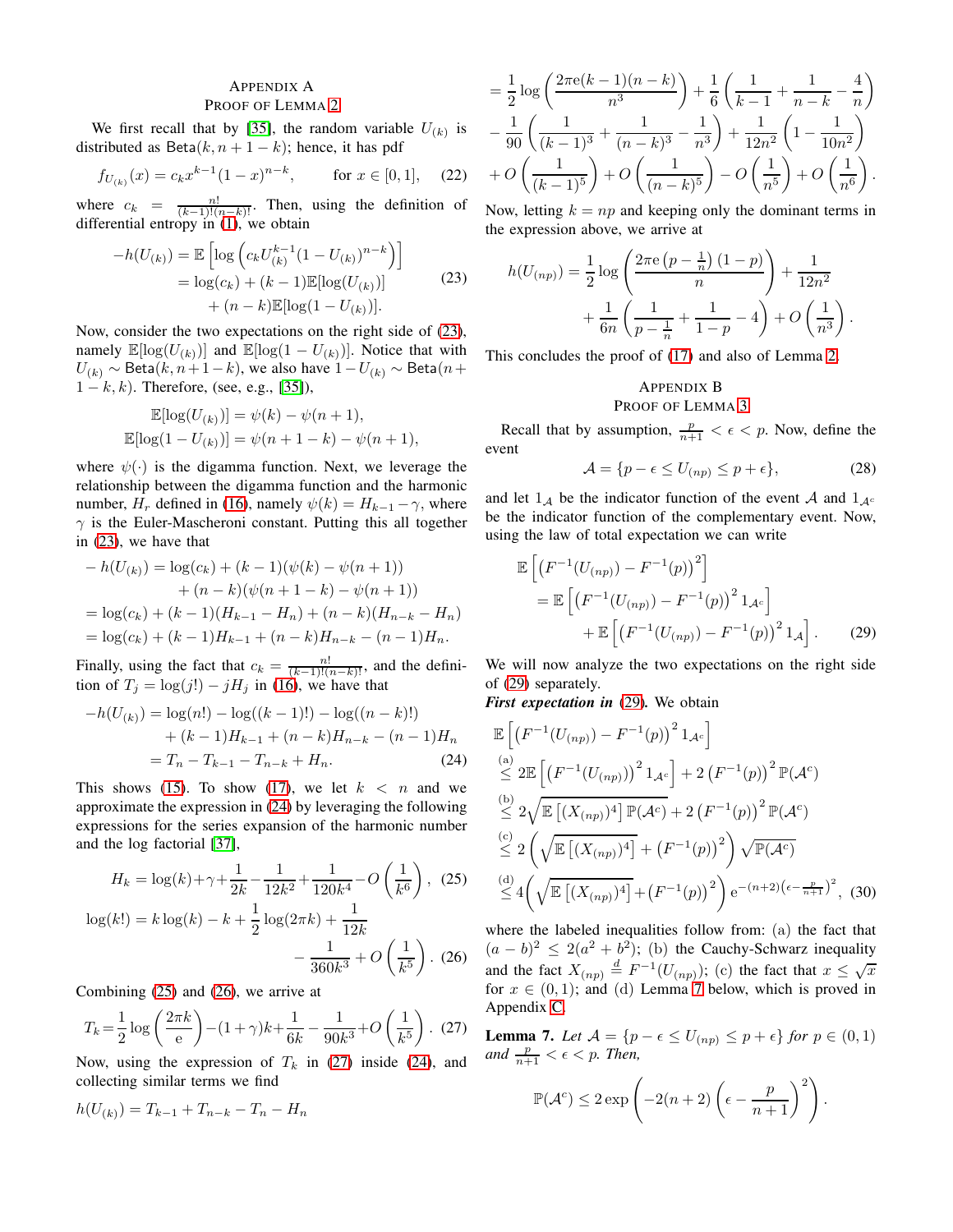*Second expectation in* [\(29\)](#page-4-7). From the definition of  $A$  in [\(28\)](#page-4-9), we know that  $U_{(np)} \in [p - \epsilon, p + \epsilon]$ ; hence, using the Taylor remainder theorem, for any  $t \in [p-\epsilon, p+\epsilon]$ , where  $\tilde{u}$  is some value between  $p$  and  $t$ , we have

$$
F^{-1}(t) = F^{-1}(p) + \frac{d}{du} F^{-1}(u)|_{u=p} (t - p)
$$
  
+ 
$$
\frac{d^2}{du^2} F^{-1}(u)|_{u=\tilde{u}} \frac{(t - p)^2}{2}
$$
  
= 
$$
F^{-1}(p) + g^{(1)}(p) (t - p) + \frac{1}{2} g^{(2)}(\tilde{u}) (t - p)^2
$$
, (31)

where in the last equality we let  $g^{(1)}(p) := \frac{d}{du} F^{-1}(u)|_{u=p}$ and  $g^{(2)}(\tilde{u}) := \frac{d^2}{du^2} F^{-1}(u)|_{u=\tilde{u}}.$ 

We next provide an upper bound for  $g^{(2)}(\tilde{u})$ . Define,

$$
C_{p,\epsilon} = \max_{t \in [p-\epsilon, p+\epsilon]} |g^{(2)}(t)| < \infty,
$$
\n(32)

where the last inequality follows since

$$
g^{(2)}(t) = \frac{d^2}{du^2} F^{-1}(u) \Big|_{u=t} = \frac{d}{du} \frac{1}{f(F^{-1}(u))} \Big|_{u=t}
$$
  
= 
$$
-\frac{f'(F^{-1}(t))}{(f(F^{-1}(t)))^3}.
$$

Therefore, for sufficiently small  $\epsilon > 0$ , we have that  $C_{p,\epsilon} < \infty$ if  $f(F^{-1}(p)) \neq 0$ , and  $f'(F^{-1}(t))$  is continuous at  $t = p$ ; these two conditions are guaranteed by the assumptions of Lemma [3.](#page-2-4) Thus, plugging this into [\(31\)](#page-5-0),

$$
(F^{-1}(t) - F^{-1}(p))^2 \le (g^{(1)}(p))^2 (t - p)^2 + \frac{C_{p,\epsilon}^2}{4} (t - p)^4
$$

$$
+ C_{p,\epsilon} |g^{(1)}(p) (t - p)^3|.
$$
 (33)

Now using [\(33\)](#page-5-1),

$$
\mathbb{E}\left[\left(F^{-1}(U_{(np)})-F^{-1}(p)\right)^2 1_{\mathcal{A}}\right] \leq \left(g^{(1)}(p)\right)^2 \mathbb{E}\left[(U_{(np)}-p)^2 1_{\mathcal{A}}\right] + \frac{C_{p,\epsilon}^2}{4} \mathbb{E}[(U_{(np)}-p)^4 1_{\mathcal{A}}] + C_{p,\epsilon} \mathbb{E}\left[\left|g^{(1)}(p)(U_{(np)}-p)^3 1_{\mathcal{A}}\right|\right].
$$
\n(34)

Next, we individually upper bound each term on the right side of [\(34\)](#page-5-2).

*First term in* [\(34\)](#page-5-2)*.* We have

<span id="page-5-3"></span>
$$
\mathbb{E}\left[\left(U_{(np)}-p\right)^2 1_{\mathcal{A}}\right] \leq \mathbb{E}\left[\left(U_{(np)}-p\right)^2\right] \\
= \text{Var}(U_{(np)}) + \frac{p^2}{(n+1)^2},\n\tag{35}
$$

where the equality follows since

$$
\mathbb{E}[(U_{(np)} - p)^2] = \mathbb{E}[(U_{(np)} - \mathbb{E}[U_{(np)}] + \mathbb{E}[U_{(np)}] - p)^2]
$$
  
= Var(U\_{(np)}) + (\mathbb{E}[U\_{(np)}] - p)^2,

where  $\mathbb{E}[U_{(np)}] = \frac{np}{n+1}$ , so  $(\mathbb{E}[U_{(np)}] - p)^2 = (\frac{p}{n+1})^2$ . From [\(35\)](#page-5-3), the first term on the right side of [\(34\)](#page-5-2) can be upper bounded as

$$
\left(g^{(1)}(p)\right)^2 \mathbb{E}\left[(U_{(np)}-p)^2 1_{\mathcal{A}}\right]
$$

<span id="page-5-6"></span>
$$
\leq \left(g^{(1)}(p)\right)^2 \left(\text{Var}(U_{(np)}) + \frac{p^2}{(n+1)^2}\right). \tag{36}
$$

*Second term in* [\(34\)](#page-5-2)*.* We obtain

<span id="page-5-0"></span>
$$
\frac{C_{p,\epsilon}^{2}}{4} \mathbb{E}\left[\left(U_{(np)}-p\right)^{4} 1_{\mathcal{A}}\right]
$$
\n
$$
\leq \frac{C_{p,\epsilon}^{2}}{4} \mathbb{E}\left[\left(U_{(np)}-\frac{pn}{n+1}+\frac{pn}{n+1}-p\right)^{4}\right]
$$
\n
$$
\stackrel{\text{(a)}}{\leq} 2C_{p,\epsilon}^{2}\left(\left(\frac{pn}{n+1}-p\right)^{4} + \mathbb{E}\left[\left(U_{(np)}-\frac{pn}{n+1}\right)^{4}\right]\right)
$$
\n
$$
= 2C_{p,\epsilon}^{2}\left(\frac{p^{4}}{(n+1)^{4}} + \mathbb{E}\left[\left(U_{(np)}-\frac{pn}{n+1}\right)^{4}\right]\right)
$$
\n
$$
\stackrel{\text{(b)}}{=} 2C_{p,\epsilon}^{2}\left(\frac{p^{4}}{(n+1)^{4}} + \Theta\left(\frac{1}{n^{2}}\right)\right),\tag{37}
$$

<span id="page-5-5"></span>where the labeled (in)equalities follow from: (a) the fact that  $(a+b)^4 \leq 8(a^4+b^4)$ , and (b) the fact that if  $W \sim \text{Beta}(\alpha, \beta)$ , then (see, for example [\[38\]](#page-10-37))

$$
\mathbb{E}[(W - \mathbb{E}[W])^4] = \left(\frac{\alpha}{\alpha + \beta}\right)^4 \cdot \frac{3(\alpha^2 \beta^2 + 2\alpha^2 \beta + \alpha \beta^3 - 2\alpha \beta^2 + 2\beta^3)}{\alpha^3(\alpha + \beta + 1)(\alpha + \beta + 2)(\alpha + \beta + 3)};
$$
 (38)

and, in particular, for  $U_{(np)} \sim \text{Beta}(np, n+1-np)$ , by setting  $\alpha = pn$  and  $\beta = n - pn + 1$  in [\(38\)](#page-5-4)

<span id="page-5-4"></span>
$$
\mathbb{E}\left[\left(U_{(np)}-\frac{pn}{n+1}\right)^4\right]=\Theta\left(\frac{1}{n^2}\right).
$$

<span id="page-5-1"></span>*Third term in* [\(34\)](#page-5-2)*.* This term can be upper bounded using Jensen's inequality (as  $\mathbb{E}[|Y|^3] = \mathbb{E}[|Y|^4]^{3/4} \leq$  $(\mathbb{E}[|Y|^4])^{3/4}$  and the same steps as we used to get the bound in [\(37\)](#page-5-5). Indeed,

<span id="page-5-2"></span>
$$
C_{p,\epsilon} \mathbb{E} \left[ \left| g^{(1)}(p)(U_{(np)} - p)^3 1_{\mathcal{A}} \right| \right]
$$
  
\n
$$
\leq C_{p,\epsilon} \left| g^{(1)}(p) \right| \mathbb{E} \left[ \left| U_{(np)} - p \right|^3 1_{\mathcal{A}} \right]
$$
  
\n
$$
\leq C_{p,\epsilon} \left| g^{(1)}(p) \right| \left( \mathbb{E} \left[ \left| U_{(np)} - p \right|^4 \right] \right)^{\frac{3}{4}}
$$
  
\n
$$
\leq 8^{3/4} C_{p,\epsilon} \left| g^{(1)}(p) \right| \left( \frac{p^3}{(n+1)^3} + \Theta \left( \frac{1}{n^{\frac{3}{2}}} \right) \right). \quad (39)
$$

Collecting [\(34\)](#page-5-2) together with the bounds in [\(36\)](#page-5-6), [\(37\)](#page-5-5), and [\(39\)](#page-5-7),

<span id="page-5-8"></span><span id="page-5-7"></span>
$$
\mathbb{E}\left[\left(F^{-1}(U_{(np)}) - F^{-1}(p)\right)^2 1_{\mathcal{A}}\right] \le \left(g^{(1)}(p)\right)^2 \text{Var}(U_{(np)}) + C_{p,\epsilon} O\left(\frac{1}{n^{\frac{3}{2}}}\right). \tag{40}
$$

Therefore, plugging [\(30\)](#page-4-10) and [\(40\)](#page-5-8) in [\(29\)](#page-4-7),

$$
\mathbb{E}\left[\left(F^{-1}(U_{(np)}) - F^{-1}(p)\right)^2\right] \n\leq 4\left(\sqrt{\mathbb{E}\left[(X_{(np)})^4\right]} + \left(F^{-1}(p)\right)^2\right)e^{-(n+2)(\epsilon - \frac{p}{n+1})^2} \n+ \left(g^{(1)}(p)\right)^2 \text{Var}(U_{(np)}) + C_{p,\epsilon}O\left(\frac{1}{n^{\frac{3}{2}}}\right)
$$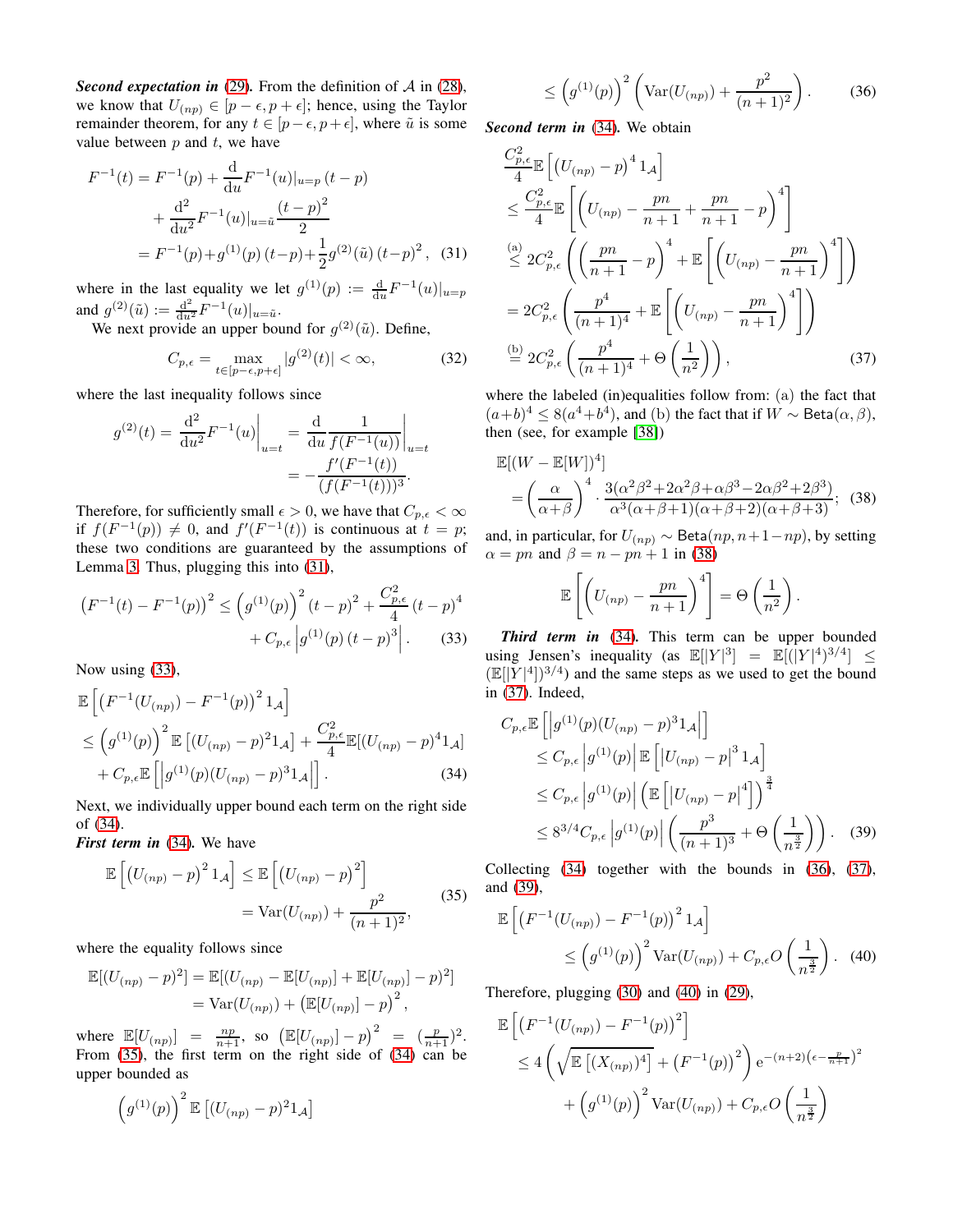$$
= 4\sqrt{\mathbb{E}\left[(X_{(np)})^4\right]} e^{-(n+2)(\epsilon - \frac{p}{n+1})^2} + \frac{\text{Var}(U_{(np)})}{(f(F^{-1}(p)))^2} + C_{p,\epsilon} O\left(\frac{1}{n^{\frac{3}{2}}}\right),
$$

where the last equality follows by absorbing non-dominant terms inside the big-O and recalling that  $g^{(1)}(p)$  =  $[f(F^{-1}(p))]^{-1}$ . This concludes the proof of Lemma [3.](#page-2-4)

# <span id="page-6-1"></span>APPENDIX C PROOF OF LEMMA [7](#page-4-8)

Using the definition of  $\mathcal A$  in [\(28\)](#page-4-9),

$$
\mathbb{P}(\mathcal{A}^c) = \mathbb{P}[U_{(np)} \le p - \epsilon] + \mathbb{P}[U_{(np)} \ge p + \epsilon]
$$
  
=  $\mathbb{P}[U_{(n(1-p)+1)} \ge 1-p+\epsilon] + \mathbb{P}[U_{(np)} \ge p+\epsilon]$ , (41)

where in the last equality we have used the fact that  $U_{(np)} \stackrel{d}{=}$ 1 −  $U_{(n(1-p)+1)}$  where  $U_{(n(1-p)+1)} \sim \text{Beta}(n+1 - np, np)$ since  $U_{(np)} \sim \text{Beta}(np, n + 1 - np).$ 

To upper bound  $\mathbb{P}(\mathcal{A}^c)$  in [\(41\)](#page-6-2), we leverage the fact that Beta-distributed random variables  $U_{(np)}$  and  $U_{(n(1-p)+1)}$  are  $\sigma_0$ -sub-Gaussian with  $\sigma_0 < \frac{1}{4(\alpha+\beta+1)} = \frac{1}{4(n+2)}$  (see [\[39,](#page-10-38) Thm. 1]). Recall (see, for example, [\[40\]](#page-10-39)), that a random variable X is sub-Gaussian with parameter  $\sigma_0$  if for every  $\lambda \in \mathbb{R}$ ,

$$
\mathbb{E}[e^{\lambda(X-\mathbb{E}[X])}] \le e^{\lambda^2 \sigma_0/2}.
$$
 (42)

Moreover, if X is  $\sigma_0$ -sub-Gaussian, then for all  $t \geq 0$ ,

<span id="page-6-3"></span>
$$
\mathbb{P}(X - \mathbb{E}[X] \ge t) \le e^{-\frac{t^2}{2\sigma_0}}.\tag{43}
$$

Now, let us consider the first term on the right side of [\(41\)](#page-6-2). Using that  $\mathbb{E}[U_{(n(1-p)+1)}] = \frac{n+1-np}{n+1},$ 

$$
\mathbb{P}[U_{(n(1-p)+1)} \ge 1 - p + \epsilon]
$$
\n
$$
= \mathbb{P}\left[U_{(n(1-p)+1)} - \mathbb{E}[U_{(n(1-p)+1)}] \ge \epsilon - \frac{p}{n+1}\right]
$$
\n
$$
\stackrel{\text{(a)}}{\le} \exp\left(-\frac{1}{2\sigma_0}\left(\epsilon - \frac{p}{n+1}\right)^2\right)
$$
\n
$$
\stackrel{\text{(b)}}{\le} \exp\left(-2(n+2)\left(\epsilon - \frac{p}{n+1}\right)^2\right), \tag{44}
$$

where  $(a)$  follows from the bound in  $(43)$ , and  $(b)$  is due to the fact that  $\sigma_0 < \frac{1}{4(n+2)}$ .

Similarly, for the second term on the right side of [\(41\)](#page-6-2), using that  $\mathbb{E}[U_{(np)}] = \frac{np}{n+1}$ , we obtain

$$
\mathbb{P}\left[U_{(np)} \ge p + \epsilon\right] = \mathbb{P}\left[U_{(np)} - \mathbb{E}[U_{(np)}] \ge \frac{p}{n+1} + \epsilon\right]
$$

$$
\stackrel{\text{(a)}}{\le} \exp\left(-2(n+2)\left(\frac{p}{n+1} + \epsilon\right)^2\right)
$$

$$
\le \exp\left(-2(n+2)\epsilon^2\right),\tag{45}
$$

where, again, (a) follows from the bound in [\(43\)](#page-6-3), and the fact that  $\sigma_0 < \frac{1}{4(n+2)}$ .

Now, by summing [\(44\)](#page-6-4) and [\(45\)](#page-6-5), we sind that  $\mathbb{P}(\mathcal{A}^c)$  in [\(41\)](#page-6-2) can be upper bounded as

$$
\mathbb{P}(\mathcal{A}^c)
$$

$$
\leq \exp\left(-2(n+2)\left(\epsilon - \frac{p}{n+1}\right)^2\right) + \exp\left(-2(n+2)\epsilon^2\right)
$$
  

$$
\leq 2\exp\left(-2(n+2)\left(\epsilon - \frac{p}{n+1}\right)^2\right),
$$

concluding the proof of Lemma [7.](#page-4-8)

# <span id="page-6-0"></span>APPENDIX D PROOF OF LEMMA [4](#page-3-3)

<span id="page-6-2"></span>Recall from [\(4\)](#page-1-3) that  $X_{(k)} \stackrel{d}{=} F^{-1}(U_{(k)})$ , where  $U_{(k)}$  is the order statistic of a sample of uniform random variables. Thus,

<span id="page-6-7"></span>
$$
\mathbb{E}[|X_{(k)}|^q] = \mathbb{E}\left[|F^{-1}(U_{(k)})|^q\right] \\
\leq (\mathbb{E}[|X|^r])^{\frac{q}{r}} \mathbb{E}\left[\left(\frac{1}{\min(U_{(k)}, 1 - U_{(k)})}\right)^{\frac{q}{r}}\right],\n\tag{46}
$$

where the inequality follows from Lemma [8](#page-6-6) given below and proved in Appendix [E.](#page-7-1)

<span id="page-6-6"></span>Lemma 8. *Let* F *be the cdf of the random variable* X*. Then, for any*  $r > 0$ *,* 

$$
|F^{-1}(u)| \le \left(\frac{\mathbb{E}[|X|^r]}{\min(u, 1-u)}\right)^{\frac{1}{r}}, \qquad u \in (0,1). \tag{47}
$$

Next, we upper bound the right side of [\(46\)](#page-6-7) using the following:

<span id="page-6-8"></span>
$$
\mathbb{E}\left[\left(\frac{1}{\min(U_{(k)}, 1 - U_{(k)})}\right)^{\frac{q}{r}}\right] \stackrel{\text{(a)}}{\leq} \mathbb{E}\left[\left(\frac{1}{U_{(k)}(1 - U_{(k)})}\right)^{\frac{q}{r}}\right] \leq C_{n,k,q,r}.\tag{48}
$$

In the above, the inequalities follow from the facts that  $(a)$  $\min\{a, b\} \ge \frac{ab}{a+b}$  and (b)  $U_{(k)} \sim \text{Beta}(k, n+1-k)$ ; hence,

<span id="page-6-4"></span>
$$
\mathbb{E}\left[\left(\frac{1}{U_{(k)}(1-U_{(k)})}\right)^{\frac{q}{r}}\right]
$$
\n
$$
=\frac{\Gamma(n+1)}{\Gamma(k)\Gamma(n+1-k)}\int_{0}^{1} t^{k-1-\frac{q}{r}}(1-t)^{n-k-\frac{q}{r}}dt
$$
\n
$$
=\frac{\Gamma(n+1)}{\Gamma(k)\Gamma(n+1-k)}
$$
\n
$$
\cdot\begin{cases}\frac{\Gamma(k-\frac{q}{r})\Gamma(n-k-\frac{q}{r}+1)}{\Gamma(n-\frac{2q}{r}+1)} & k>\frac{q}{r} \text{ and } n+1-k>\frac{q}{r} \\ \infty & \text{else} \end{cases}
$$
\n
$$
=C_{n,k,q,r}.
$$

Plugging [\(48\)](#page-6-8) into [\(46\)](#page-6-7), we have shown

$$
\mathbb{E}[|X_{(k)}|^q] \leq C_{n,k,q,r} \left(\mathbb{E}[|X|^r]\right)^{\frac{q}{r}},
$$

<span id="page-6-5"></span>as desired.

Finally, we notice that if q and r are fixed with  $k = np$ for fixed p, then as  $n \to \infty$ , we have  $k = np > \frac{q}{r}$  and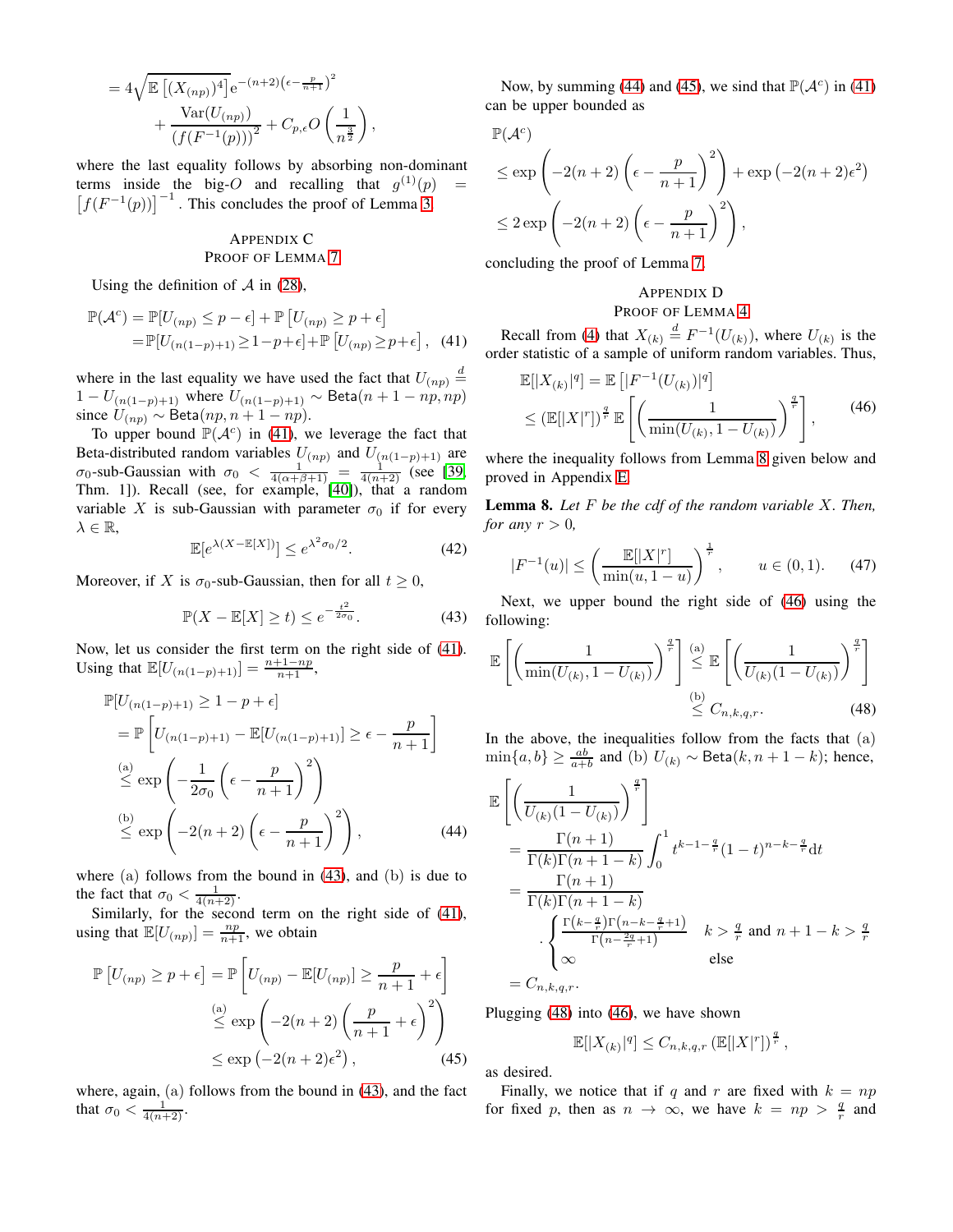$n + 1 - k = n(1 - p) + 1 > \frac{q}{r}$ , eventually. Then, by [\[37,](#page-10-36) eq. 6.1.46], for  $a, b \in \mathbb{R}$ ,

$$
\lim_{x \to \infty} \frac{\Gamma(x+a)}{\Gamma(x+b) \; x^{b-a}} = 1,
$$

which leads to the conclusion that

$$
\lim_{n \to \infty} C_{n, pn, q, r}
$$
\n
$$
= \lim_{n \to \infty} \frac{\Gamma(n+1)}{\Gamma(n - \frac{2q}{r} + 1)} \frac{\Gamma(pn - \frac{q}{r})}{\Gamma(pn)} \frac{\Gamma(n(1-p) - \frac{q}{r} + 1)}{\Gamma(n(1-p) + 1)}
$$
\n
$$
= \lim_{n \to \infty} n^{-\frac{2q}{r}} (pn)^{\frac{q}{r}} (n(1-p))^{\frac{q}{r}} = (p(1-p))^{\frac{q}{r}}.
$$

This concludes the proof of Lemma [4.](#page-3-3)

# <span id="page-7-1"></span>APPENDIX E PROOF OF LEMMA [8](#page-6-6)

First, recall that for a uniform random variable over  $[0, 1]$ , denoted as U, we have  $X \stackrel{d}{=} F^{-1}(U)$ . Therefore,

$$
\mathbb{E}[|X|^r] = \mathbb{E}[|F^{-1}(U)|^r] = \int_0^1 |F^{-1}(t)|^r dt.
$$

First, assume that  $0 \leq F(0) \leq u \leq 1$ . Then,

$$
\int_0^1 |F^{-1}(t)|^r dt \ge \int_u^1 |F^{-1}(t)|^r dt \ge (1-u)|F^{-1}(u)|^r, \tag{49}
$$

where in the last inequality we have used that  $F^{-1}(t)$  is positive for  $t \ge u \ge F(0)$ , implying  $|F^{-1}(u)|^r \le |F^{-1}(t)|^r$ for  $t \in [u, 1]$ , and that  $F^{-1}(x)$  is non-decreasing in x; hence,  $F^{-1}(u) \leq F^{-1}(t)$  for  $t \in [u, 1]$ .

Now assume, on the other hand,  $0 \le u \le F(0) \le 1$ . Then,

$$
\int_0^1 |F^{-1}(t)|^r dt \ge \int_0^u |F^{-1}(t)|^r dt \ge u|F^{-1}(u)|^r. \tag{50}
$$

In the last inequality, we have used that  $F^{-1}(t)$  is negative for  $t \le u \le F(0)$ , implying that  $|F^{-1}(u)| \le |F^{-1}(t)|$  and that  $F^{-1}(x)$  is non-decreasing in x; hence,  $F^{-1}(t) \leq F^{-1}(u)$  for  $t \in [0, u]$ . Thus,  $|F^{-1}(u)|^r \leq |F^{-1}(t)|^r$ .

The bounds in [\(49\)](#page-7-2) and [\(50\)](#page-7-3) imply that

$$
|F^{-1}(u)| \le \left(\frac{\mathbb{E}[|X|^r]}{u}\right)^{\frac{1}{r}}, \quad \text{for } u \in [0, F(0)],
$$
  

$$
|F^{-1}(u)| \le \left(\frac{\mathbb{E}[|X|^r]}{1-u}\right)^{\frac{1}{r}}, \quad \text{for } u \in [F(0), 1].
$$

Taking the largest of the two bounds concludes the proof of Lemma [8.](#page-6-6)

# <span id="page-7-0"></span>APPENDIX F PROOF OF LEMMA [6](#page-3-2)

Choose some  $q \in [1,\infty]$  and define an event  $\mathcal{A} = \{p - \epsilon \leq \epsilon\}$  $U_{(np)} \leq p+\epsilon$ , where we assume that

$$
p > \epsilon > \max \left\{ \frac{p}{n+1}, \frac{|(q-2)p - q + 1|}{q(n-1) + 2} \right\}.
$$

Next, notice that we can write

$$
\mathbb{E}\left[\log(f(F^{-1}(U_{(np)})))\right] = \mathbb{E}\left[\log(f(F^{-1}(U_{(np)}))))1_{\mathcal{A}}\right]
$$

<span id="page-7-4"></span>
$$
+ \mathbb{E}\left[\log(f(F^{-1}(U_{(np)})))1_{\mathcal{A}^c}\right].\tag{51}
$$

We now analyze each expectation on the right side of [\(51\)](#page-7-4) separately.

*First expectation in* [\(51\)](#page-7-4). Using Taylor's remainder theorem we have that

$$
\log(f(F^{-1}(u))) = \log(f(F^{-1}(p))) + \frac{f'(F^{-1}(\tilde{u}))}{(f(F^{-1}(\tilde{u})))^2}(u - p),
$$

where  $\tilde{u}$  is some number between p and u. Therefore, using the definition

<span id="page-7-5"></span>
$$
C_{\epsilon}^{(2)} = \max_{p-\epsilon \le u \le p+\epsilon} \left| \frac{f'(F^{-1}(u))}{(f(F^{-1}(u)))^2} \right|,
$$

we find that

$$
\mathbb{E}\left[\log(f(F^{-1}(U_{(np)})))1_{\mathcal{A}}\right] \le \log(f(F^{-1}(p)))\mathbb{P}[\mathcal{A}] + C_{\epsilon}^{(2)}\mathbb{E}\left[|U_{(np)} - p|1_{\mathcal{A}}\right].
$$
 (52)

Next, we notice that

<span id="page-7-6"></span>
$$
\mathbb{E}\left[|U_{(np)}-p|1_{\mathcal{A}}\right] \stackrel{\text{(a)}}{\leq} \sqrt{\mathbb{E}\left[|U_{(np)}-p|^2\right]} \stackrel{\text{(b)}}{=} O(1/\sqrt{n}), \quad (53)
$$

<span id="page-7-2"></span>where in the above, (a) follows using Cauchy-Schwarz inequality and the fact that  $P[A] \leq 1$  and (b) using Remark [1.](#page-2-8) Combining [\(52\)](#page-7-5) and [\(53\)](#page-7-6) we have the bound

<span id="page-7-10"></span>
$$
\mathbb{E}\left[\log(f(F^{-1}(U_{(np)})))1_{\mathcal{A}}\right] \leq \log(f(F^{-1}(p)))\mathbb{P}[\mathcal{A}] + C_{\epsilon}^{(2)}O\left(\frac{1}{\sqrt{n}}\right). \tag{54}
$$

<span id="page-7-3"></span>*Second expectation in* [\(51\)](#page-7-4). First recall that  $U_{(np)} \sim$ Beta $(np, n+1-np)$  and let  $f_{\alpha,\beta}$  denote the beta distribution with parameters  $\alpha := np$  and  $\beta := n + 1 - np$ . Then, using the bound  $\log(x) \leq x$ , we have

<span id="page-7-8"></span>
$$
\mathbb{E}\left[\log(f(F^{-1}(U_{(np)})))1_{\mathcal{A}^c}\right] \leq \mathbb{E}\left[f(F^{-1}(U_{(np)}))1_{\mathcal{A}^c}\right]
$$

$$
=\int_0^1 1_{\mathcal{A}^c} f_{\alpha,\beta}(u)f(F^{-1}(u))du.
$$
(55)

Next, by Hölder's inequality, for any  $q, r \in [1, \infty]$  such that  $\frac{1}{q} + \frac{1}{r} = 1$ , we find

$$
\int_0^1 1_{\mathcal{A}^c} f_{\alpha,\beta}(u) f(F^{-1}(u)) \mathrm{d}u
$$
\n
$$
\leq \left( \int_0^1 1_{\mathcal{A}^c} f_{\alpha,\beta}^q(u) \mathrm{d}u \right)^{\frac{1}{q}} \left( \int_0^1 \left( f(F^{-1}(u)) \right)^r \mathrm{d}u \right)^{\frac{1}{r}}. (56)
$$

Next we simplify the two terms on the right side of [\(56\)](#page-7-7). First notice that  $f_{\alpha,\beta}(u) = \frac{c_{\alpha^*,\beta^*}}{c_{\alpha,\beta}^d} f_{\alpha^*,\beta^*}(u)$  where

<span id="page-7-9"></span><span id="page-7-7"></span>
$$
\alpha^* = q(\alpha - 1) + 1, \quad \beta^* = q(\beta - 1) + 1, \tag{57}
$$

and

$$
c_{i,j} = \frac{\Gamma(i)\Gamma(j)}{\Gamma(i+j)}, \quad i \in \{\alpha, \alpha^*\}, \ j \in \{\beta, \beta^*\}.
$$

It follows that,

$$
\left(\int_0^1 1_{\mathcal{A}^c} f_{\alpha,\beta}^q(u) \mathrm{d}u\right)^{\frac{1}{q}} = \frac{c_{\alpha^*,\beta^*}^{\frac{1}{q}}}{c_{\alpha,\beta}} \left(\int_0^1 1_{\mathcal{A}^c} f_{\alpha^*,\beta^*}(u) \mathrm{d}u\right)^{\frac{1}{q}}
$$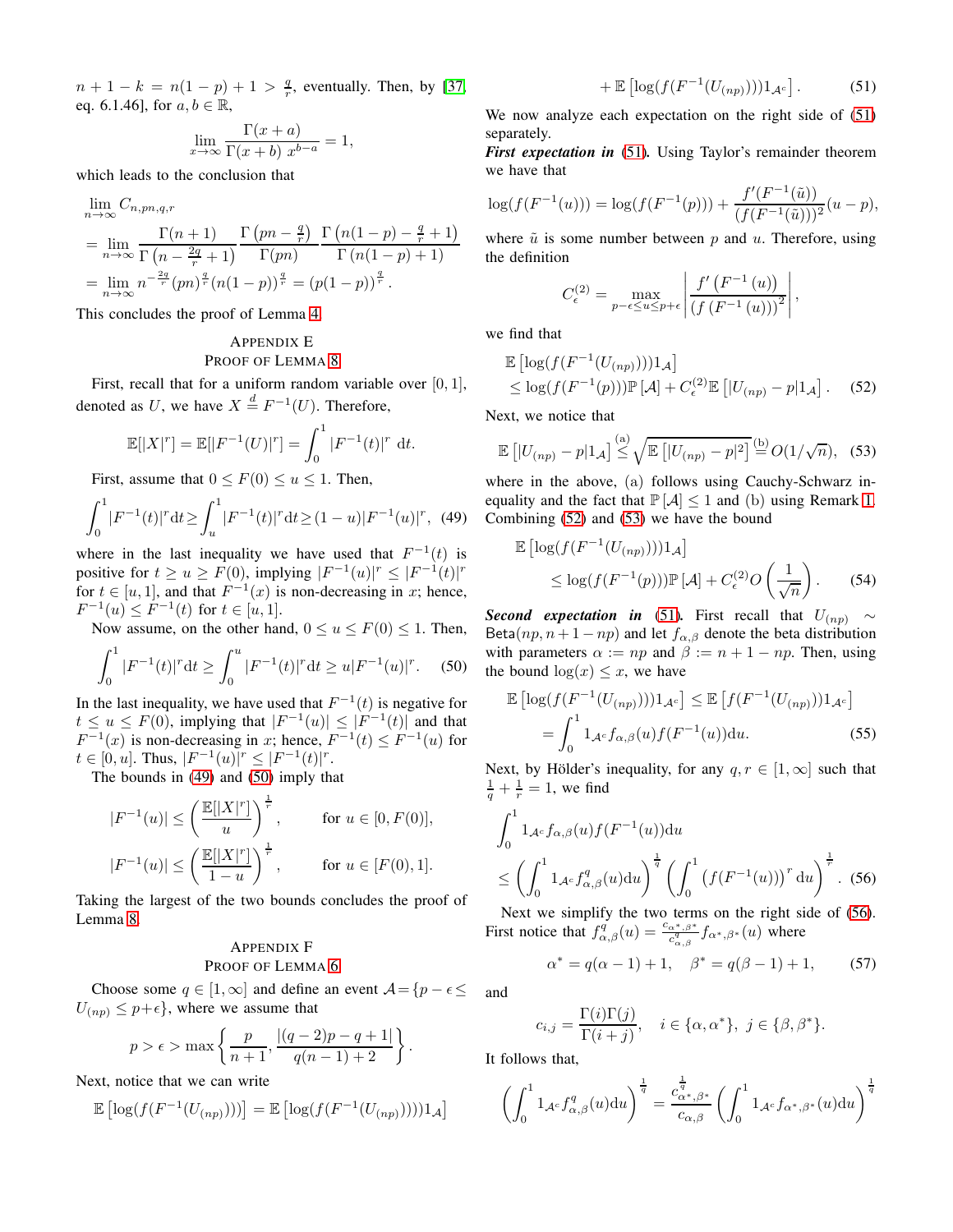$$
=\frac{c_{\alpha^*,\beta^*}^{\frac{1}{q}}}{c_{\alpha,\beta}}\mathbb{P}^{\frac{1}{q}}\left(U_{\alpha^*,\beta^*}\in\mathcal{A}^c\right),\quad(58)
$$

where in the final equality  $U_{\alpha^*,\beta^*}$  denotes a beta random variable with parameters  $\alpha^*$  and  $\beta^*$ . For the second term on the right side of [\(56\)](#page-7-7), we use a change of variables with  $x = F^{-1}(u)$  with  $dx = (f(F^{-1}(u)))^{-1}du$  to get

$$
\left(\int_0^1 \left(f(F^{-1}(u))\right)^r du\right)^{\frac{1}{r}} = \left(\int_{-\infty}^\infty (f(x))^{r+1} dx\right)^{\frac{1}{r}}
$$

$$
= (\|f\|_{r+1})^{\frac{r+1}{r}}.
$$
 (59)

Therefore, putting together  $(55) - (59)$  $(55) - (59)$ , we have shown

$$
\mathbb{E}\left[\log(f(F^{-1}(U_{(np)})))1_{\mathcal{A}^c}\right]
$$
  
 
$$
\leq \frac{c_{\alpha^*,\beta^*}^{\frac{1}{q}}}{c_{\alpha,\beta}} \mathbb{P}^{\frac{1}{q}}\left(U_{\alpha^*,\beta^*} \in \mathcal{A}^c\right) \left(\|f\|_{r+1}\right)^{\frac{r+1}{r}}.
$$
 (60)

We now focus on further upper bounding the right-hand side of [\(60\)](#page-8-1). Towards this end, we start by noting that by the defi-nitions in [\(57\)](#page-7-9) and the fact that  $\alpha := np$  and  $\beta := n + 1 - np$ , we find  $\alpha^* + \beta^* = q(\alpha + \beta - 2) + 2 = q(n - 1) + 2$ , therefore

$$
\frac{\alpha^*}{\alpha^* + \beta^*} = \frac{q(pn-1)+1}{q(n-1)+2}, \qquad \frac{\beta^*}{\alpha^* + \beta^*} = \frac{q(1-p)n+1}{q(n-1)+2}.
$$

Moreover, in Appendix [G,](#page-8-2) it is shown that

<span id="page-8-8"></span>
$$
\frac{c_{\alpha^*,\beta^*}^{\frac{1}{q}}}{c_{\alpha,\beta}} \le C_q n^{\frac{1}{2}\left(1-\frac{1}{q}\right)}.
$$
\n(61)

where the universal constant  $C_q := e^{1+\frac{2}{q}} \left(\sqrt{2\pi}\right)^{\frac{1}{q}-1} q^{-\frac{1}{2q}}$ .

Finally, we note that from properties of the beta distribution, namely that  $U_{\alpha^*,\beta^*} \stackrel{d}{=} 1 - U_{\beta^*,\alpha^*}$ , we find

$$
\mathbb{P}(U_{\alpha^*,\beta^*} \in \mathcal{A}^c) = \mathbb{P}[U_{\alpha^*,\beta^*} \leq p - \epsilon] + \mathbb{P}[U_{\alpha^*,\beta^*} \geq p + \epsilon]
$$
  
=  $\mathbb{P}[U_{\beta^*,\alpha^*} \geq 1 - p + \epsilon] + \mathbb{P}[U_{\alpha^*,\beta^*} \geq p + \epsilon],$  (62)

Now focus on the first term on the right side of [\(62\)](#page-8-3), we have

$$
\mathbb{P}[U_{\beta^*,\alpha^*} \ge 1 - p + \epsilon] \n= \mathbb{P}\left[U_{\beta^*,\alpha^*} - \frac{\beta^*}{\alpha^* + \beta^*} \ge 1 - p + \epsilon - \frac{\beta^*}{\alpha^* + \beta^*}\right] \n\stackrel{\text{(a)}}{\le} \mathbb{P}\left[U_{\beta^*,\alpha^*} - \frac{\beta^*}{\alpha^* + \beta^*} \ge \epsilon - \frac{|(q-2)p - q + 1|}{q(n-1) + 2}\right] \n\stackrel{\text{(b)}}{\le} e^{-2(q(n-1)+3)\left(\epsilon - \frac{|(q-2)p - q + 1|}{q(n-1) + 2}\right)^2} \n\le e^{-2(n+2)\left(\epsilon - \frac{|(q-2)p - q + 1|}{q(n-1) + 2}\right)^2},
$$
\n(63)

where the labeled steps follow from: (a) noting that

$$
1 - p + \epsilon - \frac{\beta^*}{\alpha^* + \beta^*} = \epsilon + \frac{(q-2)p - q + 1}{q(n-1) + 2}
$$
  
 
$$
\geq \epsilon - \frac{|(q-2)p - q + 1|}{q(n-1) + 2},
$$

and (b) applying [\(43\)](#page-6-3) since  $U_{\beta^*,\alpha^*}$  is  $\sigma_0$ -sub-Gaussian random variables with  $\sigma_0 < \frac{1}{4(\alpha^* + \beta^* + 1)} = \frac{1}{4(q(n-1)+3)}$  [\[39,](#page-10-38) Thm. 1]. Similarly, since

$$
p + \epsilon - \frac{\alpha^*}{\alpha^* + \beta^*} = \epsilon - \frac{(q-2)p - q + 1}{q(n-1) + 2}
$$

$$
\geq \epsilon - \frac{|(q-2)p - q + 1|}{q(n-1) + 2};
$$

along with the fact that  $U_{\alpha^*,\beta^*}$  is  $\sigma_0$ -sub-Gaussian again with  $\sigma_0 < \frac{1}{4(\alpha^* + \beta^* + 1)} = \frac{1}{4(q(n-1)+3)}$ , we have the same bound for the second term on the right side of [\(62\)](#page-8-3):

<span id="page-8-0"></span>
$$
\mathbb{P}\left[U_{\alpha^*,\beta^*} \ge p + \epsilon\right] \le \mathbb{P}\left[U_{\alpha^*,\beta^*} - \frac{\alpha^*}{\alpha^* + \beta^*} \ge \epsilon - \frac{|(q-2)p - q + 1|}{q(n-1) + 2}\right] \le e^{-2(n+2)\left(\epsilon - \frac{|(q-2)p - q + 1|}{q(n-1) + 2}\right)^2}.
$$
\n(64)

<span id="page-8-1"></span>Thus, we have shown in  $(62)-(64)$  $(62)-(64)$  $(62)-(64)$ 

<span id="page-8-7"></span><span id="page-8-6"></span><span id="page-8-4"></span>
$$
\mathbb{P}(U_{\alpha^*,\beta^*} \in \mathcal{A}^c) \le 2e^{-2(n+2)\left(\epsilon - \frac{|\left(q-2\right)p - q + 1|}{q(n-1)+2}\right)^2}.
$$
 (65)

Now, combining [\(60\)](#page-8-1) with [\(67\)](#page-8-5) and [\(65\)](#page-8-6) we arrive at

$$
\mathbb{E}\left[\log\left(f(F^{-1}(U_{(np)}))\right)1_{\mathcal{A}^c}\right] \leq 2C_q \left(\|f\|_{r+1}\right)^{\frac{r+1}{r}} n^{\frac{1}{2}\left(1-\frac{1}{q}\right)} e^{-2(n+2)\left(\epsilon - \frac{|\left(q-2\right)p - q + 1|}{q(n-1)+2}\right)^2}.
$$
\n(66)

Consequently, combining [\(51\)](#page-7-4), [\(54\)](#page-7-10), and [\(66\)](#page-8-7), we obtain

$$
\mathbb{E}\left[\log(f(F^{-1}(U_{(np)})))\right] - \log(f(F^{-1}(p)))
$$
\n
$$
\leq |\log(f(F^{-1}(p)))|\mathbb{P}[\mathcal{A}^c] + C_{\epsilon}^{(2)}O\left(\frac{1}{\sqrt{n}}\right)
$$
\n
$$
+ 2C_q \left(||f||_{r+1}\right)^{\frac{r+1}{r}} n^{\frac{1}{2}\left(1 - \frac{1}{q}\right)} e^{-2(n+2)\left(\epsilon - \frac{|(q-2)p - q + 1|}{q(n-1)+2}\right)^2}
$$
\n
$$
\leq 2|\log(f(F^{-1}(p)))|e^{-2(n+2)\left(\epsilon - \frac{p}{n+1}\right)^2} + C_{\epsilon}^{(2)}O\left(\frac{1}{\sqrt{n}}\right)
$$
\n
$$
+ 2C_q \left(||f||_{r+1}\right)^{\frac{r+1}{r}} n^{\frac{1}{2}\left(1 - \frac{1}{q}\right)} e^{-2(n+2)\left(\epsilon - \frac{|(q-2)p - q + 1|}{q(n-1)+2}\right)^2},
$$

<span id="page-8-3"></span>where the last inequality follows by bounding  $\mathbb{P}[\mathcal{A}^c]$  using Lemma [7.](#page-4-8) This concludes the proof of Lemma [6.](#page-3-2)

# <span id="page-8-2"></span>APPENDIX G PROOF OF THE BOUND IN [\(61\)](#page-8-8)

Recall from the proof of Lemma [6](#page-3-2) that  $\alpha := np$  and  $\beta :=$  $n+1-np$  while  $\alpha^* = q(\alpha-1)+1$ , and  $\beta^* = q(\beta-1)+1$  for some  $q > 1$ . Thus, with reference to [\(61\)](#page-8-8), we want to show that

$$
\frac{\Gamma(\alpha^*)^{\frac{1}{q}}\Gamma(\beta^*)^{\frac{1}{q}}\Gamma(\alpha+\beta)}{\Gamma(\alpha^*+\beta^*)^{\frac{1}{q}}\Gamma(\alpha)\Gamma(\beta)} \le C_q n^{\frac{1}{2}\left(1-\frac{1}{q}\right)},\tag{67}
$$

where  $C_q := e^{1 + \frac{2}{q}} \left(\sqrt{2\pi}\right)^{\frac{1}{q}-1} q^{-\frac{1}{2q}}$ . First, using that  $\Gamma(n+1) = n!$ , recall Stirling's approxima-

tion [\[37\]](#page-10-36), which tells us that for  $n \geq 1$ ,

<span id="page-8-9"></span><span id="page-8-5"></span>
$$
\Gamma(n+1) = \kappa_n \sqrt{2\pi} n^{n + \frac{1}{2}} e^{-n},
$$
\n(68)

where  $1 \leq e^{\frac{1}{12n+1}} \leq \kappa_n \leq e^{\frac{1}{12n}} \leq e$ . Using the bound in [\(68\)](#page-8-9), we find

$$
\Gamma(\alpha^*)=\Gamma(q(\alpha-1)+1)\leq \mathrm{e}^{\sqrt{2\pi}(q(\alpha-1))^{q(\alpha-1)+\frac{1}{2}}}\mathrm{e}^{-q(\alpha-1)},
$$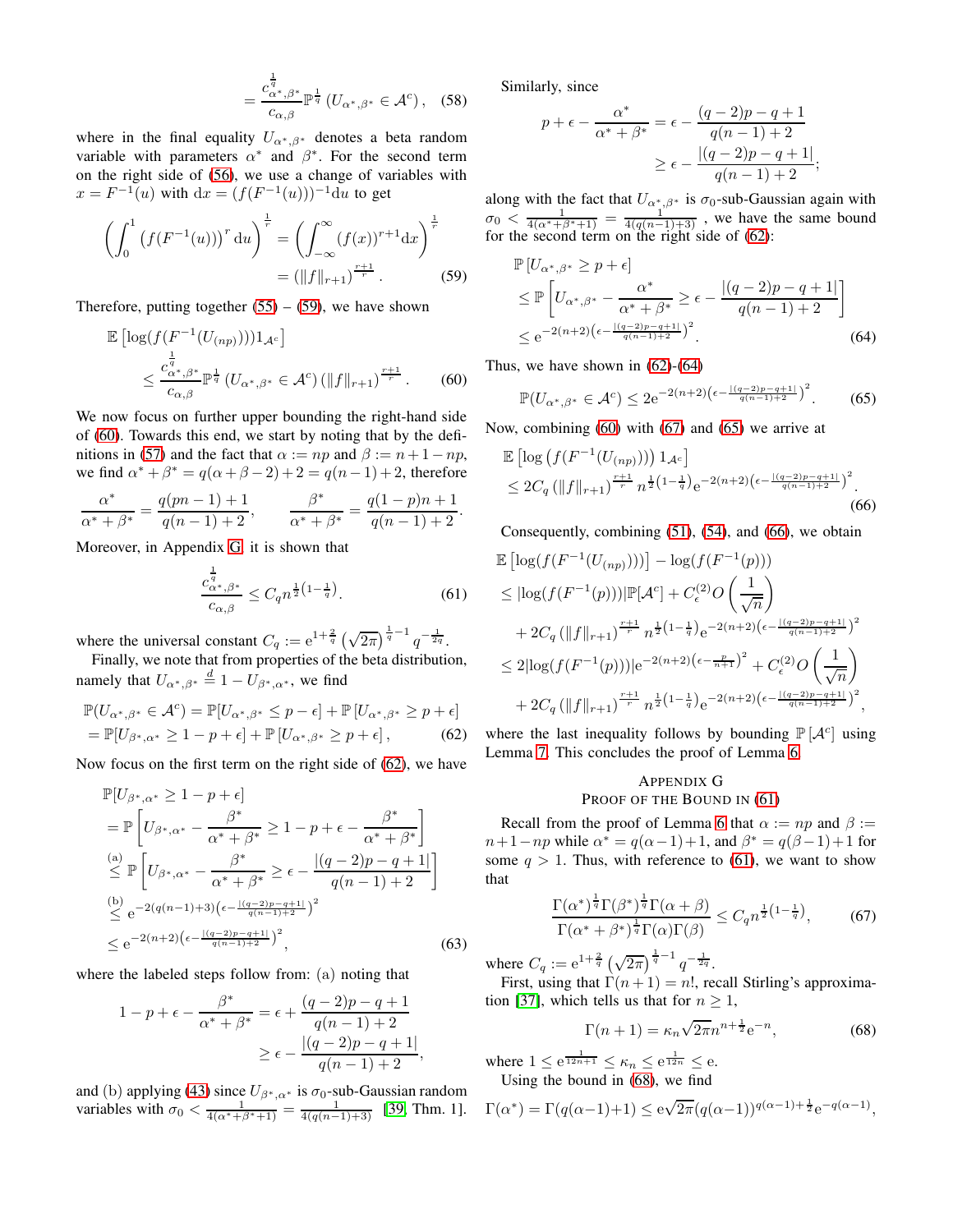and

$$
\Gamma(\alpha) \ge \sqrt{2\pi}(\alpha - 1)^{\alpha - \frac{1}{2}} e^{-(\alpha - 1)};
$$

hence, by simplifying, we obtain

$$
\frac{\Gamma^{\frac{1}{q}}(\alpha^*)}{\Gamma(\alpha)} \le \frac{\left(e\sqrt{2\pi}(q(\alpha-1))^{q(\alpha-1)+\frac{1}{2}}e^{-q(\alpha-1)}\right)^{\frac{1}{q}}}{\sqrt{2\pi}(\alpha-1)^{\alpha-\frac{1}{2}}e^{-(\alpha-1)}}
$$

$$
= e^{\frac{1}{q}} \left(\sqrt{2\pi}\right)^{\frac{1}{q}-1} (\alpha-1)^{-\frac{1}{2}+\frac{1}{2q}} q^{\alpha-1+\frac{1}{2q}}.
$$
(69)

We can similarly show that

$$
\frac{\Gamma^{\frac{1}{q}}(\beta^*)}{\Gamma(\beta)} \le e^{\frac{1}{q}} \left(\sqrt{2\pi}\right)^{\frac{1}{q}-1} (\beta - 1)^{-\frac{1}{2} + \frac{1}{2q}} q^{\beta - 1 + \frac{1}{2q}}.
$$
 (70)

Finally, we agin use the bound in [\(68\)](#page-8-9) to find

$$
\frac{\Gamma(\alpha+\beta)}{\Gamma^{\frac{1}{q}}(\alpha^*+\beta^*)} = \frac{\Gamma(n+1)}{\Gamma^{\frac{1}{q}}(q(n-1)+2)}
$$
\n
$$
= \frac{n\Gamma(n)}{(q(n-1)+1)^{\frac{1}{q}}\Gamma^{\frac{1}{q}}(q(n-1)+1)}
$$
\n
$$
\leq \frac{\sqrt{2\pi}e^{-(n-2)}n(n-1)^{n-\frac{1}{2}}}{(q(n-1)+1)^{\frac{1}{q}}\left(\sqrt{2\pi}(q(n-1))^{q(n-1)+\frac{1}{2}}e^{-q(n-1)}\right)^{\frac{1}{q}}}
$$
\n
$$
= e\left(\sqrt{2\pi}\right)^{1-\frac{1}{q}}n(n-1)^{\frac{1}{2}-\frac{1}{2q}}q^{-(n-1)-\frac{1}{2q}}(q(n-1)+1)^{-\frac{1}{q}}
$$
\n
$$
\leq e\left(\sqrt{2\pi}\right)^{1-\frac{1}{q}}n^{\frac{3}{2}(1-\frac{1}{q})}q^{-(n-1)-\frac{3}{2q}}.
$$
\n(71)

Combining  $(69)$ ,  $(70)$ , and  $(71)$  we arrive at

$$
\frac{\Gamma^{\frac{1}{q}}(\alpha^{*})}{\Gamma(\alpha)} \times \frac{\Gamma^{\frac{1}{q}}(\beta^{*})}{\Gamma(\beta)} \times \frac{\Gamma(\alpha+\beta)}{\Gamma^{\frac{1}{q}}(\alpha^{*}+\beta^{*})}
$$
\n
$$
\leq e^{1+\frac{2}{q}} \left(\sqrt{2\pi}\right)^{\frac{1}{q}-1} n^{\frac{3}{2}\left(1-\frac{1}{q}\right)} (np-1)^{-\frac{1}{2}\left(1-\frac{1}{q}\right)}
$$
\n
$$
(n(1-p))^{-\frac{1}{2}\left(1-\frac{1}{q}\right)} q^{-\frac{1}{2q}}
$$
\n
$$
\leq e^{1+\frac{2}{q}} \left(\sqrt{2\pi}\right)^{\frac{1}{q}-1} n^{\frac{1}{2}\left(1-\frac{1}{q}\right)} q^{-\frac{1}{2q}},
$$

which concludes the proof.

# <span id="page-9-0"></span>APPENDIX H EXAMPLES OF SECTION [IV](#page-3-0)

*A. Density in* [\(20\)](#page-3-4)

For the pdf

$$
f_1(x) = \frac{2}{x \log^3(x)}, \quad x \in (e, \infty),
$$

the cdf and the quantile function are given by

$$
F(x) = 1 - \frac{1}{\log^{2}(x)}, \quad x \in (e, \infty)
$$

$$
F^{-1}(p) = e^{\frac{1}{\sqrt{1-p}}}, \quad p \in (0, 1).
$$

We note that  $f_1$  satisfies conditions 1) and 2) in Theorem [1;](#page-1-1) hence,  $K_1 = O(1/n)$  by Lemma [2](#page-2-2) and  $K_3 = O(1/\sqrt{n})$ by Lemma [6.](#page-3-2) However,  $f_1$  does not satisfy condition 3) in Theorem [1.](#page-1-1) As we next show, for  $f_1$  we indeed have  $K_2 = \infty$ ; hence,  $D(X_{(np)}||G_{n,p}) = \infty$ . This suggests that condition 3) (or a variation of it) in Theorem [1](#page-1-1) might indeed be necessary for convergence. First, note that

$$
\mathbb{E}\left[\frac{1}{(1-U_{(k)})^{\frac{m}{2}}}\right] = c_{k,n} \int_0^1 \frac{u^{k-1}(1-u)^{n-k}}{(1-u)^{\frac{m}{2}}} \mathrm{d}u,
$$
\nwhere  $c_{k,n} = \frac{\Gamma(n+1)}{\Gamma(k)\Gamma(n+1-k)}$ ; hence,  
\n
$$
\mathbb{E}\left[\frac{1}{(1-U_{(k)})^{\frac{m}{2}}}\right] = \infty, \quad \frac{m}{2} \ge n-k+1.
$$
 (72)

<span id="page-9-4"></span><span id="page-9-2"></span><span id="page-9-1"></span>Now, by using the Taylor expansion of  $e^x$ , we have that

$$
\mathbb{E}[X_{(k)}] = \mathbb{E}\left[F^{-1}(U_{(k)})\right] = \mathbb{E}\left[e^{(1-U_{(k)})^{-1/2}}\right]
$$

$$
= \mathbb{E}\left[\sum_{m=0}^{\infty} \frac{1}{m!} \frac{1}{(1-U_{(k)})^{\frac{m}{2}}}\right]
$$

$$
= \sum_{m=0}^{\infty} \frac{1}{m!} \mathbb{E}\left[\frac{1}{(1-U_{(k)})^{\frac{m}{2}}}\right], \tag{73}
$$

<span id="page-9-5"></span>where in the last step we have used Tonelli's theorem (which holds even if the series diverges). Combining [\(72\)](#page-9-4) and [\(73\)](#page-9-5), we conclude that for every k there exists an m such that  $\frac{m}{2} \geq$  $n - k + 1$ ; hence,  $\mathbb{E}[X_{(k)}] = \infty$ . This implies that

<span id="page-9-3"></span>
$$
\mathbb{E}\left[\left(F^{-1}(U_{(np)}) - F^{-1}(p)\right)^2\right] = \mathbb{E}\left[\left(X_{(np)} - e^{\frac{1}{\sqrt{1-p}}}\right)^2\right]
$$
  
=  $\infty$ ,

which leads to  $K_2 = \infty$ .

*B. Density in* [\(21\)](#page-3-5)

For the pdf

$$
f_2(x) = \frac{1}{x \log^2(x)}, \quad x \in (0, e^{-1}),
$$

the cdf and the quantile function are given by

$$
F(x) = -\frac{1}{\log(x)}, \quad x \in (0, e^{-1}),
$$
  

$$
F^{-1}(p) = e^{-\frac{1}{p}}, \quad p \in (0, 1).
$$

We note that  $f_2$  satisfies conditions 2) and 3) in Theorem [1;](#page-1-1) hence,  $K_1 = O(1/n)$  by Lemma [2](#page-2-2) and  $K_2 = O(1/\sqrt{n})$ by Corollary [5.](#page-3-1) However,  $f_2$  does not satisfy condition 1) in Theorem [1.](#page-1-1) Nevertheless, as we next show, we can still prove the convergence of  $K_3$ . We start by noting that

$$
f(F^{-1}(p)) = p^2 e^{\frac{1}{p}};
$$

hence, from [\(14d\)](#page-2-9) we obtain

$$
K_3 = \mathbb{E}\left[\log\left(\frac{f(F^{-1}(U_{(np)}))}{f(F^{-1}(p))}\right)\right]
$$
  
=  $2\mathbb{E}[\log U_{(np)}] + \mathbb{E}\left[\frac{1}{U_{(np)}}\right] - 2\log(p) - \frac{1}{p}$   
=  $2(\psi(np) - \psi(n+1)) + \frac{n}{pn-1} - 2\log(p) - \frac{1}{p},$